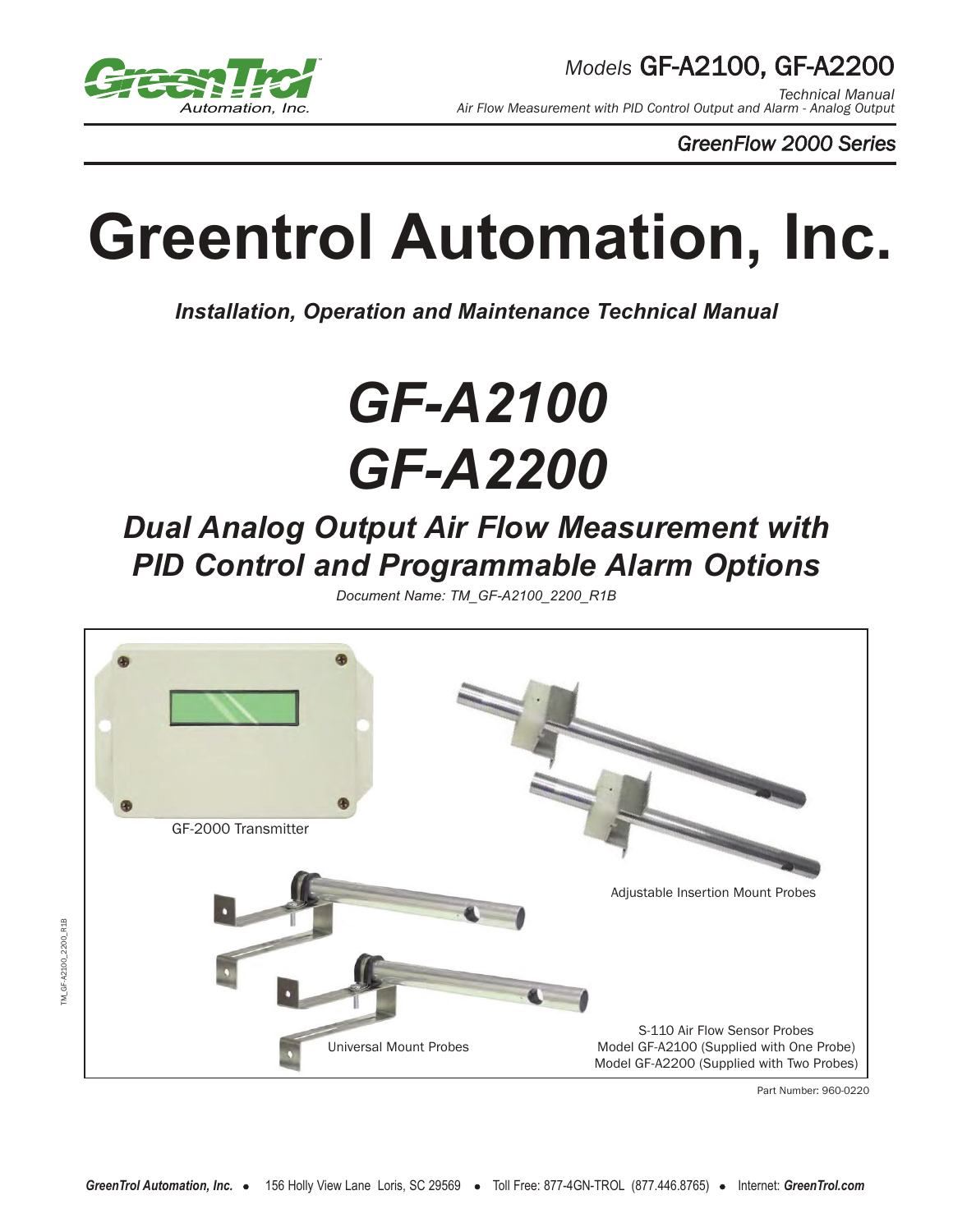

Air Flow Measurement, PID Control and Alarm Solution - Analog Output

#### **LIST OF EFFECTIVE AND CHANGED PAGES**

Insert latest changed pages (in bold text); remove and dispose of superseded pages. Total number of pages in this manual is **28.**

| Page No | Revision * | Description of Change                                                                                                                           | Date |
|---------|------------|-------------------------------------------------------------------------------------------------------------------------------------------------|------|
|         |            | $5, 6 \ldots \ldots \ldots$ R1B $\ldots \ldots \ldots$ Corrected enclosure flame rating to 94V-0 (was 94-5VA) $\ldots \ldots \ldots$ 05-07-2014 |      |
|         |            |                                                                                                                                                 |      |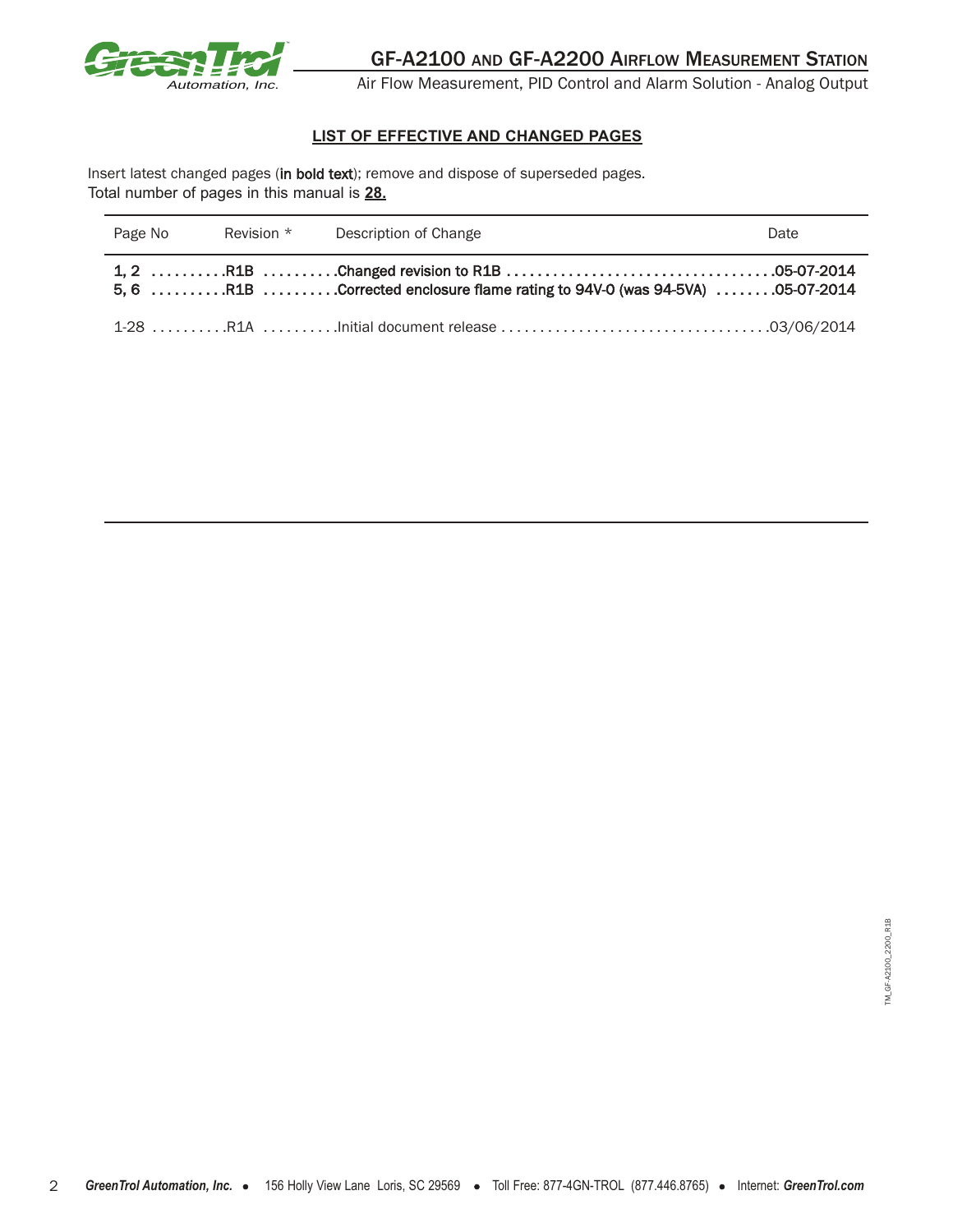

## Table of Contents

| Universal Mounting Bracket Probes for Unit Ventilator and OA Damper Hood Applications 8                        |  |
|----------------------------------------------------------------------------------------------------------------|--|
|                                                                                                                |  |
|                                                                                                                |  |
|                                                                                                                |  |
|                                                                                                                |  |
|                                                                                                                |  |
|                                                                                                                |  |
| LCD Displays All Characters of Flow Rate Units in Lower Case (Field Cal Wizard Engaged) 22                     |  |
| LCD Blinks ** LOW ALARM **, ** HIGH ALARM ** or ** TRBL ALARM ** 22                                            |  |
|                                                                                                                |  |
|                                                                                                                |  |
|                                                                                                                |  |
| Adjusting the Digital Output Filter (all contained according to the contained and the Digital Output Filter (a |  |
|                                                                                                                |  |
|                                                                                                                |  |

Copyright © 2014 - All brand names, trademarks and registered trademarks are the property of their respective owners. Information contained within this document is subject to change without notice. All rights reserved.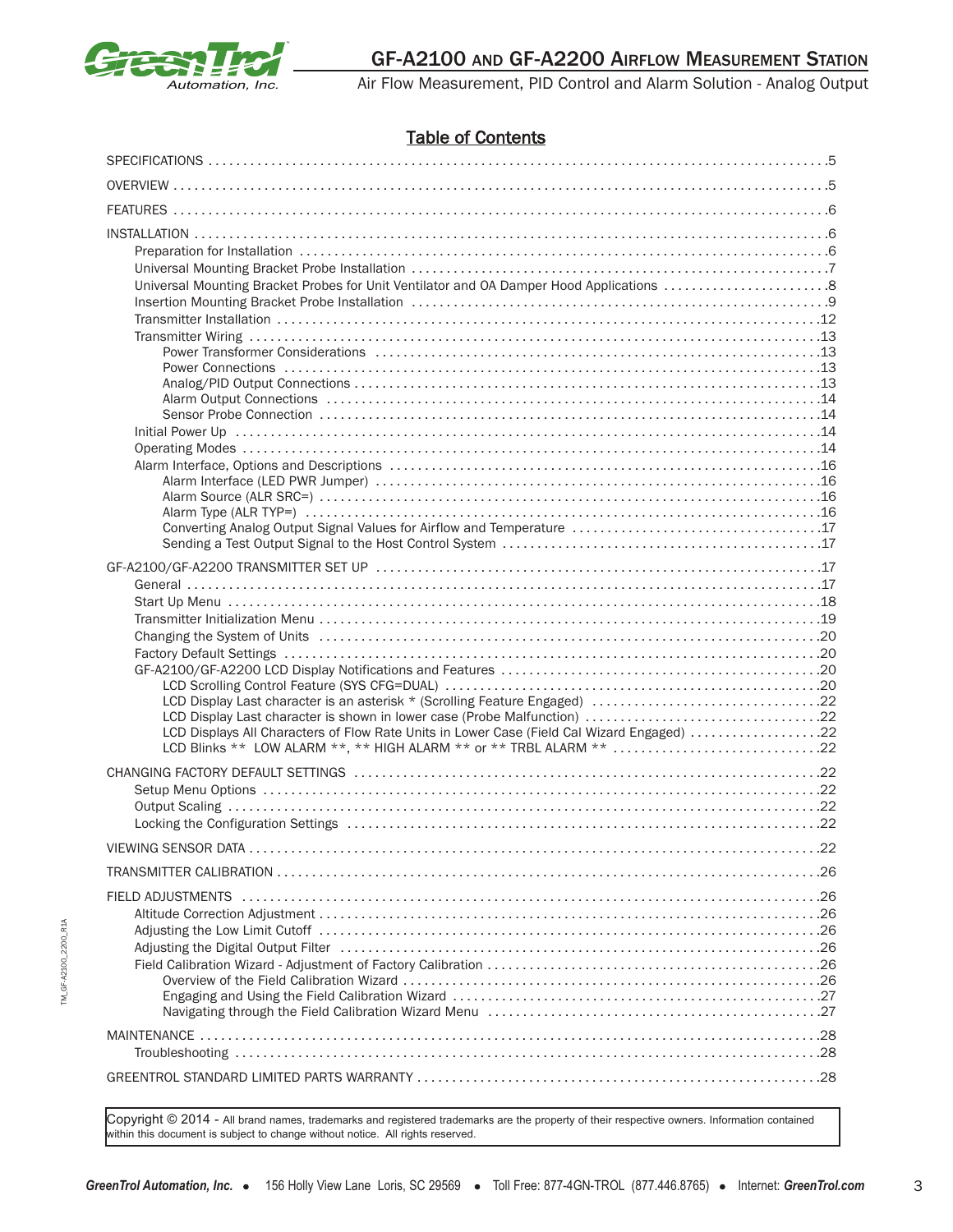

Air Flow Measurement, PID Control and Alarm Solution - Analog Output

## List of Figures

| Figure 6. GF-A2100 Single Probe Insertion Mount Detail for Economizer Hood and Duct Applications 10 |
|-----------------------------------------------------------------------------------------------------|
| Figure 7. GF-A2200 Two Probe Insertion Mount Detail for Economizer Hood and Duct Applications 11    |
|                                                                                                     |
|                                                                                                     |
|                                                                                                     |
|                                                                                                     |
|                                                                                                     |
|                                                                                                     |
|                                                                                                     |
|                                                                                                     |
|                                                                                                     |

## List of Tables

| Table 1. GF-A2100/GF-A2200 Analog Output Flow and Temperature Conversion 17                                                                                                         |  |
|-------------------------------------------------------------------------------------------------------------------------------------------------------------------------------------|--|
|                                                                                                                                                                                     |  |
| Table 3. Factory Default Setup Menu Values (all resumed and result in the content of the S. Factory Default Setup Menu Values (all resumed and result of the S. Patent of the S. 21 |  |
|                                                                                                                                                                                     |  |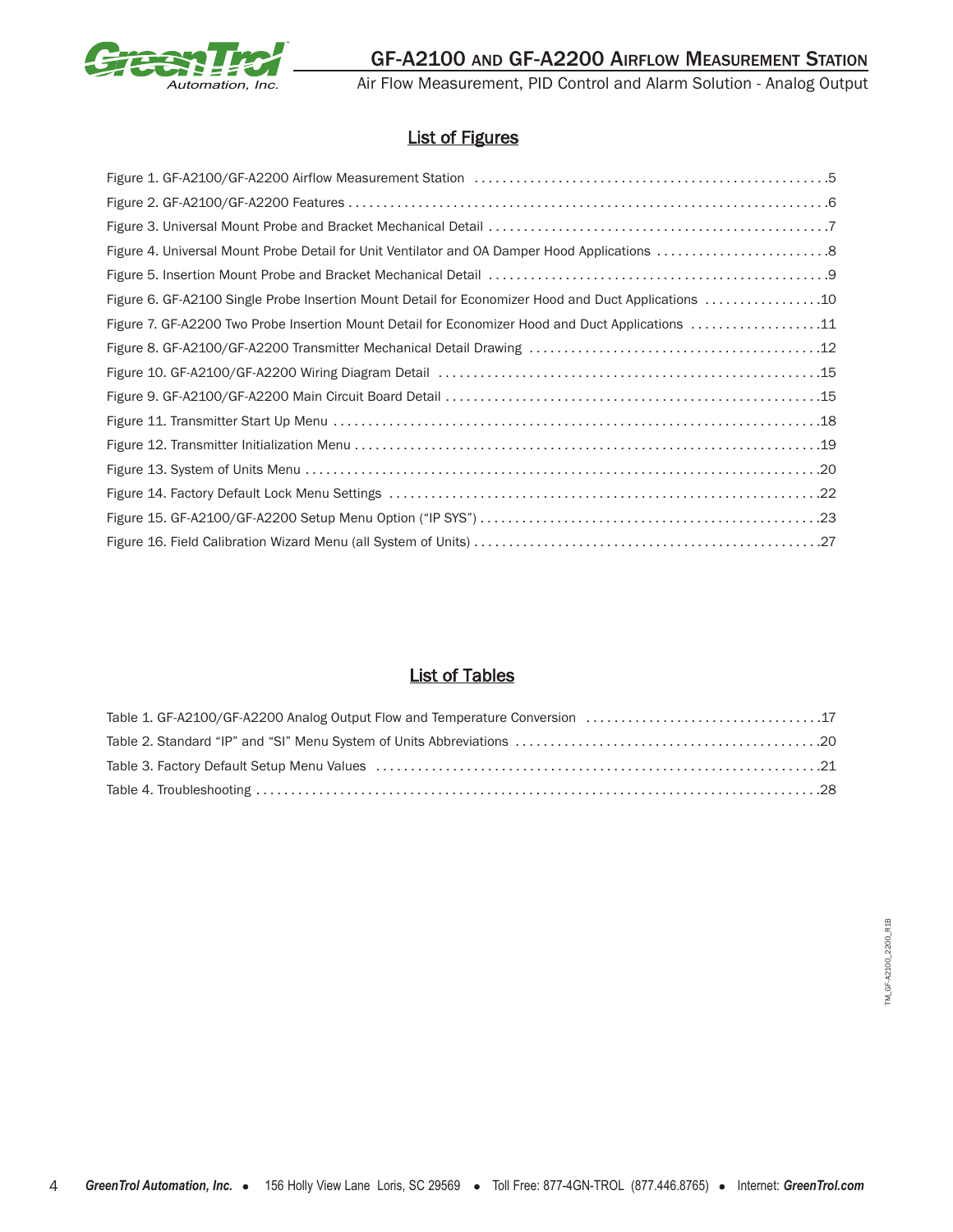

Air Flow Measurement, PID Control and Alarm Solution - Analog Output

# **OVERVIEW**

Models GF-A2100 and GF-A2200 are high quality economical programmable dual-output airflow/temperature measurement and control instruments with options for analog air flow, temperature, alarm, and corresponding PID control outputs for control of airflow set points. They are designed for installation in specified critical applications that require precise measurement of air flow (down to zero flow) and temperature, with available PID control for air flow set point. The instrument includes factory calibrated probes (one with GF-A2100, two with GF-A2200) and an advanced microprocessor controlled transmitter/controller with typical sensor accuracy of 3% of reading (4% maximum)\* from 0 - 2,000 FPM.



#### Figure 1. GF-A2100/GF-A2200 Airflow Measurement Station

Each sensor probe is equipped with a high reliability bead-in-glass heated thermistor element, factory calibrated to NIST traceable standards from zero flow to 2,000 FPM. The transmitter is fully independent of the probe and does not require field matching to the probe. An advanced microprocessor processes the raw probe signals and provides versatile programmable airflow measurement and alarm options with direct LED drive or N.O./N.C. relay dry contacts, and selectable analog output signal options. A powerful variable input signal integration option can be engaged to reduce the effects of transient input signal variations, and an innovative Field Calibration Wizard allows for simple, automated field adjustment of the instrument if required. A 16 character LCD display indicates airflow, temperature, system status and is also used for configuration and diagnostics. Field configuration is accomplished using a simple four-button user interface. Individual airflow and temperature measurements can be displayed for use in HVAC system diagnostics.

An input signal filter with variable buffer integration can be engaged for transient flows, and a process low limit can be set to force the output to zero when the airflow rate falls below a low limit. Both features are beneficial on outside air intakes affected by transient wind gusts at low airflow rates. A simple to use Field Calibration Wizard permits one or two point field adjustment to factory calibration for installations that require field calibration or adjustment. The transmitter provides two independent programmable analog outputs with full scale ranges of 0-10VDC, 0-5VDC or 2-10VDC.

# SPECIFICATIONS

#### System:

- Sensor Accuracy\*: ± 3% of reading typical (4% maximum)
- Calibrated Range: 0 to 2,000 fpm [10.16 m/s]
- Operating Temperature: Transmitter: -20 to 120°F [-28.9 to 48.9°C] Sensor: -20 to 160°F [-28.9 to 71.1°C]
- Operating Humidity Range: 0 to 99% non-condensing and protected from exposure to precipitation.
- Power Requirements: 24 VAC (22.8-26.4 VAC) at 8VA maximum

#### Transmitter Enclosure

- Enclosure Material: Durable UL94V-0 rated electronic housing and removable cover
- Transmitter Dimensions:
- 3.570 x 5.002 x 1.502 in (HxWxD) [90.68 x 127.05 x 38.15 mm], with two integral 0.502 [12.75 mm] mounting flanges. Overall width with flanges 6.006 [152.55 mm]
- Transmitter Mounting: Two 0.190 in [4.76 mm] diameter holes on left/right mounting flanges

#### Sensor Probe

- Probe Construction: Type 6063 aluminum standard
- Mounting Brackets: Universal mounting brackets or adjustable insertion mounting brackets
- Probe Dimensions: 0.75 in [19.05 mm] diameter
- Standard Sizes: 8 and 16 inches [203.2 and 406.4 mm]
- Probes / Sensing Nodes: GF2100: 1 probe / 1 sensing node max. GF2200: 2 probes / 1 sensing node max.

• Probe/Transmitter Cable: Standard 10 ft [3.05m] durable FEP plenum-rated jacket with circular DIN plug; Optional length up to 50 ft [15.24m]

#### Output Interface

- Analog Output: Non-isolated 0-10, 0-5 or 2-10 VDC (20 mA max.)
- Output Resolution: 0.021% FS: 0-10/2-10VDC; 0.42% FS: 0-5VDC
- Output Load: 500 ohm minimum (20 mA max)

#### Programmable Output Alarm Options:

- Airflow Low limit, High limit, Dead Band alarm/control output (% above or below a specified flow) or System Trouble Alarm
- Alarm type: Selectable dry relay contacts, 30VDC/24VAC 3 Amps maximum or direct LED drive (15 mA typ) and local LCD

#### Programmable PID Control and Input Filter Options:

- Output can be configured as a PID control for air flow set point
- Powerful input signal filter with variable integration buffering

#### Field Cal Wizard:

• Automated menu-driven field adjustment of factory calibration if required

5

#### System Diagnostics

• Sensor/transmitter diagnostic mode with notification

#### **Warranty**

• 12 months from shipment

\* Sensor accuracy is the calibrated accuracy of the individual sensor. The installed accuracy of the overall airflow station is application-dependent on the resulting sensor density; typically better than 15% of reading.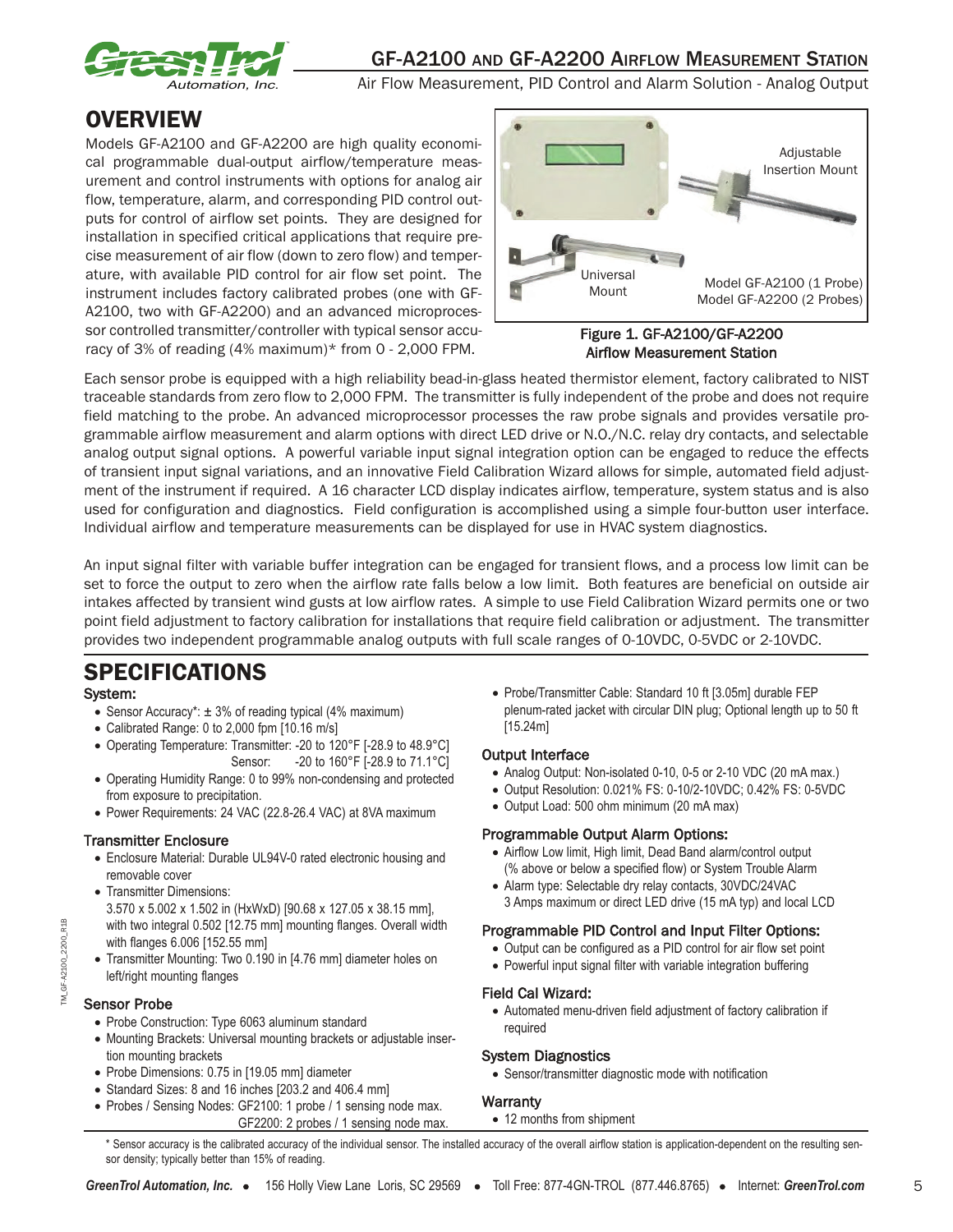

# FEATURES



Figure 2. GF-A2100/GF-A2200 Features

# INSTALLATION

Installation consists first of installing the sensor probe(s), then installing the transmitter, and last, installing the power and analog signal wiring to the airflow station. The following paragraphs detail the individual procedures and steps required for installation of the single probe GF-A2100 and dual probe GF-A2200. Convenient check boxes are included at each step.

## Preparation for Installation

- 1. **I** Determine the GreenTrol factory specified location for the GF-A2100/GF-A2200 airflow measuring station transmitter and probe as indicated on the engineer's plans. Ensure that the cable supplied with the probe is of sufficient length to reach the planned transmitter installation site. It is recommended that the probe be installed first to ensure that the included cable will reach the transmitter after allowance for routing and securing the cable.
- 2. □ Carefully unpack the GF-A2100/GF-A2200 and inspect the transmitter and probe(s) for damage. If damage is noted, immediately file a claim with carrier. Proceed to install the GF-A2100/GF-A2200 sensor probe(s) as outlined in the appropriate procedures that follow for Universal Mounting Brackets or for Insertion Mounting Brackets.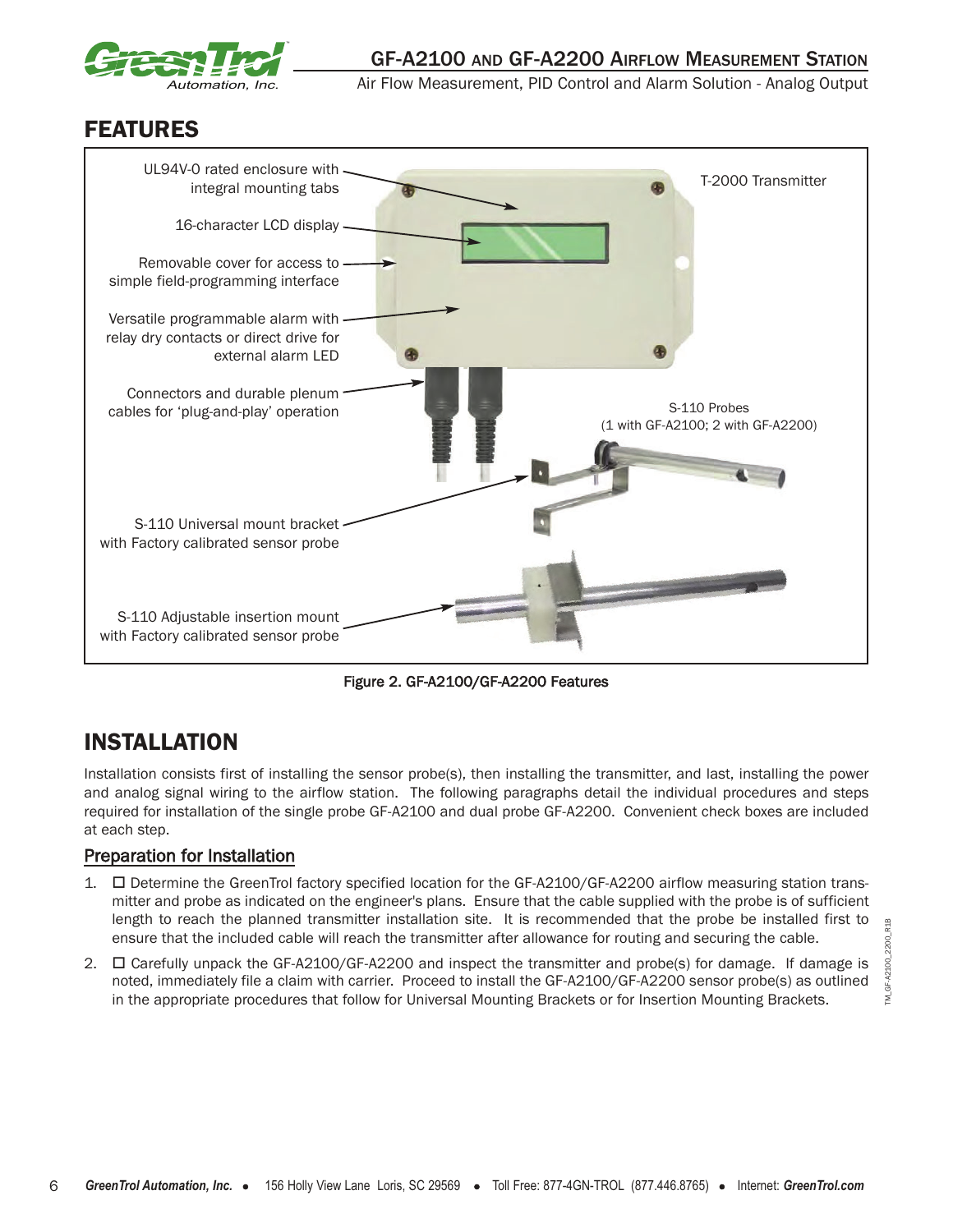

R<sub>1</sub>A

A2100 2200 Ġ M Air Flow Measurement, PID Control and Alarm Solution - Analog Output

## Universal Mounting Bracket Probe Installation

The installation objective is to install probes so that the probe sensor center line is located at the exact position in the duct/plenum as shown in Figure 4.

- 1.  $\Box$  Sensor probes must be installed at the factory-specified location using the integral universal bracket attached as shown in Figure 3. The universal bracket consists of a rubber probe clamp that is attached to the bracket using the included hardware. Probes can be rotated within the clamp, and the clamp can be rotated and mounted at any point along the 4-inch slot on the mounting bracket, thus providing complete mounting flexibility and adjustment. Assemble probe to the clamp and bracket so that when mounted, air flow is through the probe sensor opening, and in the same direction printed on the probe label.
- 2. □ Using the engineer's plans, mark the two mounting holes for each probe bracket at the GreenTrol factory-specified location where the probe(s) will be installed.
- 3. - $\Box$  Drill holes suitable for the hardware that will be used to secure the bracket at two locations.
- $4.$   $\Box$  Carefully align the bracket mounting holes with the holes prepared in the previous step.
- 5.  $\Box$  Secure each probe bracket and probe in two places through each bracket using suitable hardware. Adjust each bracket mount and/or probe clamp so that the airflow arrow printed on the probe is oriented in the direction of actual airflow.
- 6.  $\Box$  Route each sensor probe cable to the planned transmitter site and install transmitter as outlined in the TRANS-MITTER INSTALLATION procedure that follows.



## UNIVERSAL MOUNT PROBE AND BRACKET MECHANICAL DETAIL

Figure 3. Universal Mount Probe and Bracket Mechanical Detail

7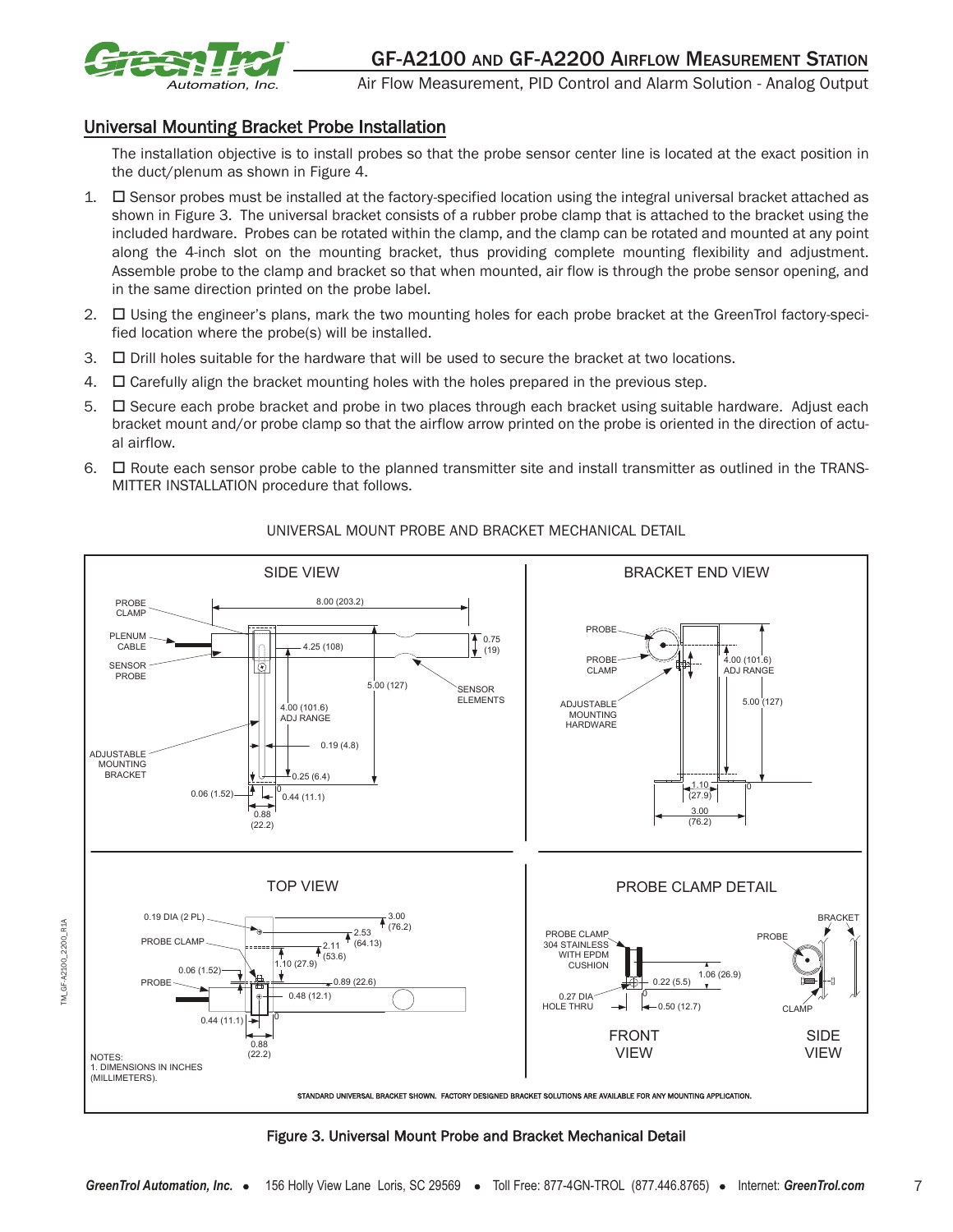

## Universal Mounting Bracket Probes for Unit Ventilator and OA Damper Hood Applications

Figure 4 details the two probe model GF-A2200 installation in typical Unit Ventilator and OA Hood applications. Install probes as outlined in the previous Universal Mounting Bracket Probe Installation procedure.



Universal Mount Probe Applications

Figure 4. Universal Mount Probe Detail for Unit Ventilator and OA Damper Hood Applications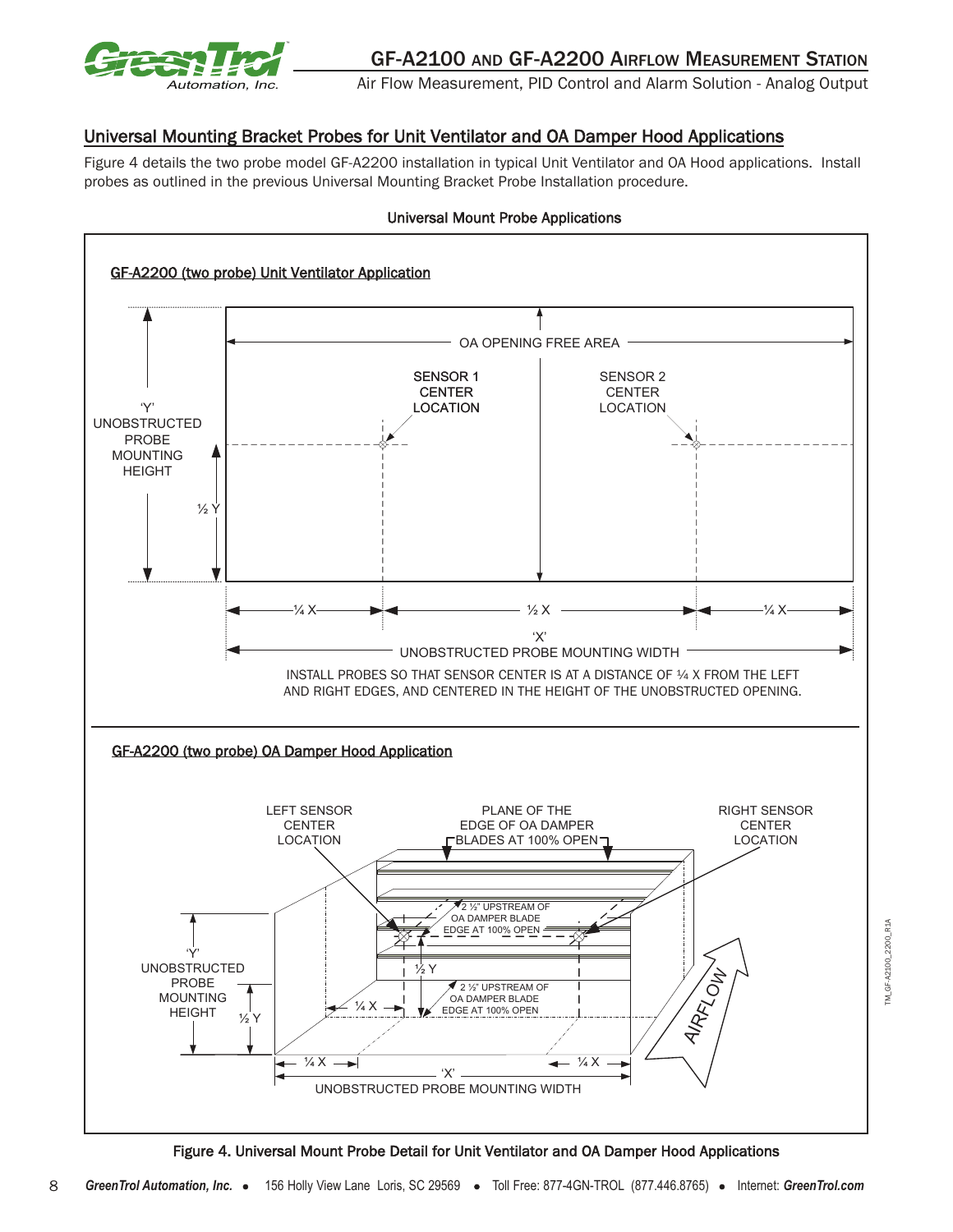

### Insertion Mounting Bracket Probe Installation

The installation objective is to install probes so that the probe sensor center location is at the exact position in the duct/plenum as shown in Figure 6 (for single probe model GF-A2100) or Figure 7 (for two-probe model GF-A2200).

1.  $\Box$  For the duct/plenum probe insertion point mark, measure and record the duct/plenum height at the side where the probe is to be installed as shown in Figures 5 through 7. At 1/2 of the measured duct/plenum height, mark the probe insertion point on the duct/plenum to ensure that when the probe is inserted, its sensor center location will be at the exact position in the duct/plenum as shown in Figure 6 (for GF-A2100) or Figure 7 (for GF-A2200)

## 2.  $\Box$  For single probe model GF-A2100:

For the probe insertion depth mark, refer to Figures 5 and 6. Calculate and record the sum of (1/2 of dimension 'D' + 3 inches {76.2 mm} + insertion wall insulation thickness). Measure from the non-cabled end of the probe and mark the probe across the factory score line at this point. This will serve as the probe insertion mark.

#### **OR**

## □ For two probe model GF-A2200:

For the probe insertion depth mark, refer to Figures 5 and 7. Calculate and record the sum of (1/4 of dimension 'D' + 3 inches {76.2 mm} + insertion wall insulation thickness). Measure from the non-cabled end of each probe and mark each probe across the factory score line at this point. This will serve as the probe insertion mark.

- 3.  $\Box$  Prepare the probe insertion hole(s) (one for the GF-A2100, two holes for the GF-A2200) at the location(s) marked in step 1 using a 0.875 inches (22.2 mm) hole saw.
- 4.  $\Box$  Temporarily slide the probe and bracket through the hole prepared in step 3 so that the airflow label on the bracket is parallel to and in the same direction of duct/plenum airflow. Mark the four mounting bracket hole locations for each probe.
- 5.  $\Box$  Remove probe from duct/plenum and then prepare suitable mounting holes for the field supplied hardware that will be used to secure the mounting bracket.
- 6.  $\Box$  Slide the gasket seal down the probe body to the bracket. Carefully position the probe in the insertion hole prepared in step 3 so that the airflow label on the bracket is aligned with the actual airflow in the duct/plenum. Insert the probe so that the probe insertion depth mark (step 2) is just visible at the insertion mark target on the nylon bracket block. Secure the probe at this location using the setscrew on the mounting bracket nylon block. (Refer to Figures 5 and 7 for detail).
- 7. □ Ensure that the edge of the probe mounting bracket is parallel to the edge of the duct, and that the airflow arrow printed on it is oriented in the same direction as duct/plenum airflow. Secure the probe mounting bracket at the four holes prepared in step 5 using suitable hardware.
- 8.  $\Box$  For two probe model GF-A2200, repeat steps 4 through 7 for the remaining probe supplied.
- 9.  $\Box$  Route the sensor probe cable(s) to the transmitter location.
- 10.  $\Box$  Install transmitter as outlined in the TRANSMITTER INSTALLATION section of this document.



#### Figure 5. Insertion Mount Probe and Bracket Mechanical Detail

9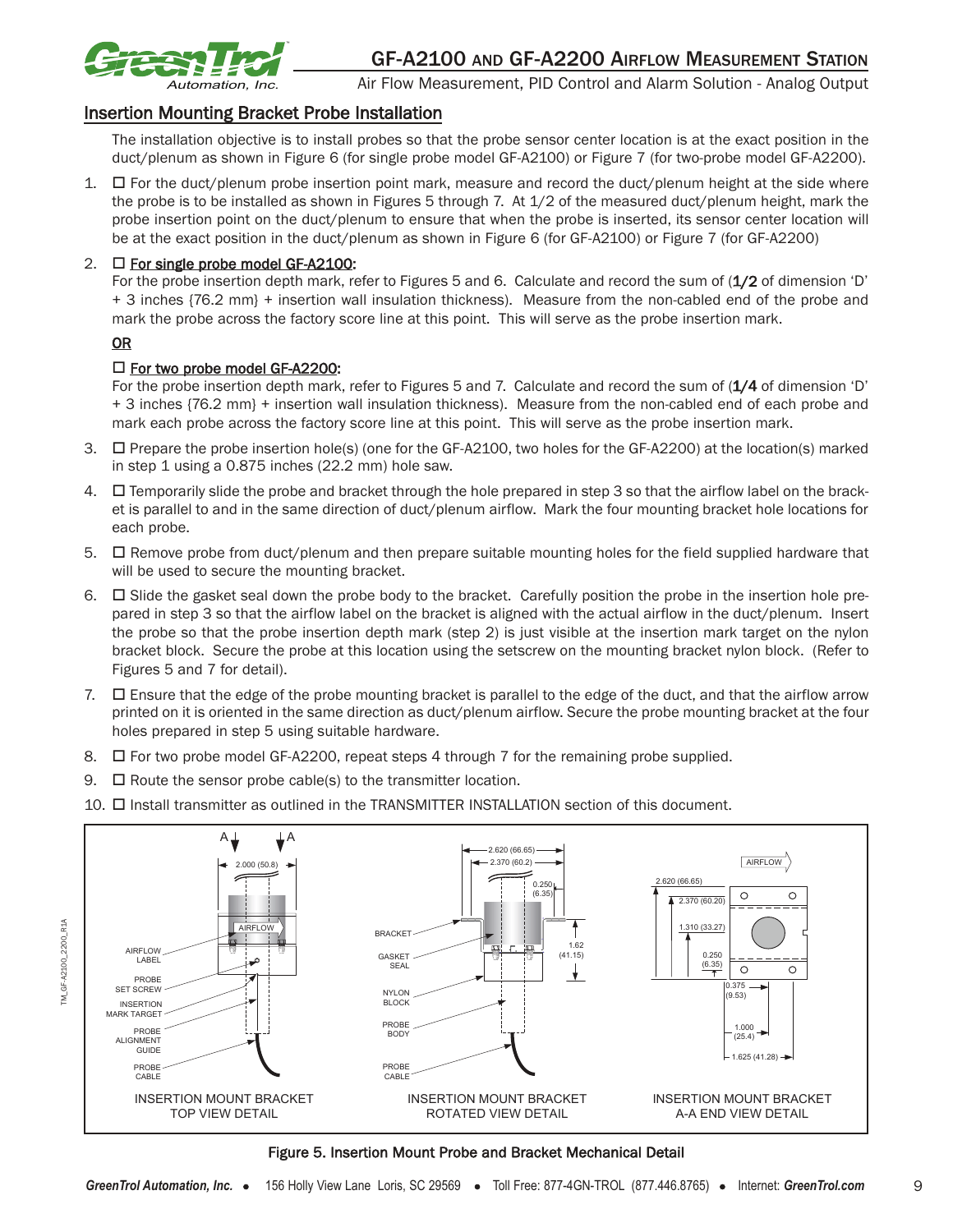



Figure 6. GF-A2100 Single Probe Insertion Mount Detail for Economizer Hood and Duct Applications

SCORE LINE AT NOTCH ON BLOCK. SECURE PROBE SET SCREW.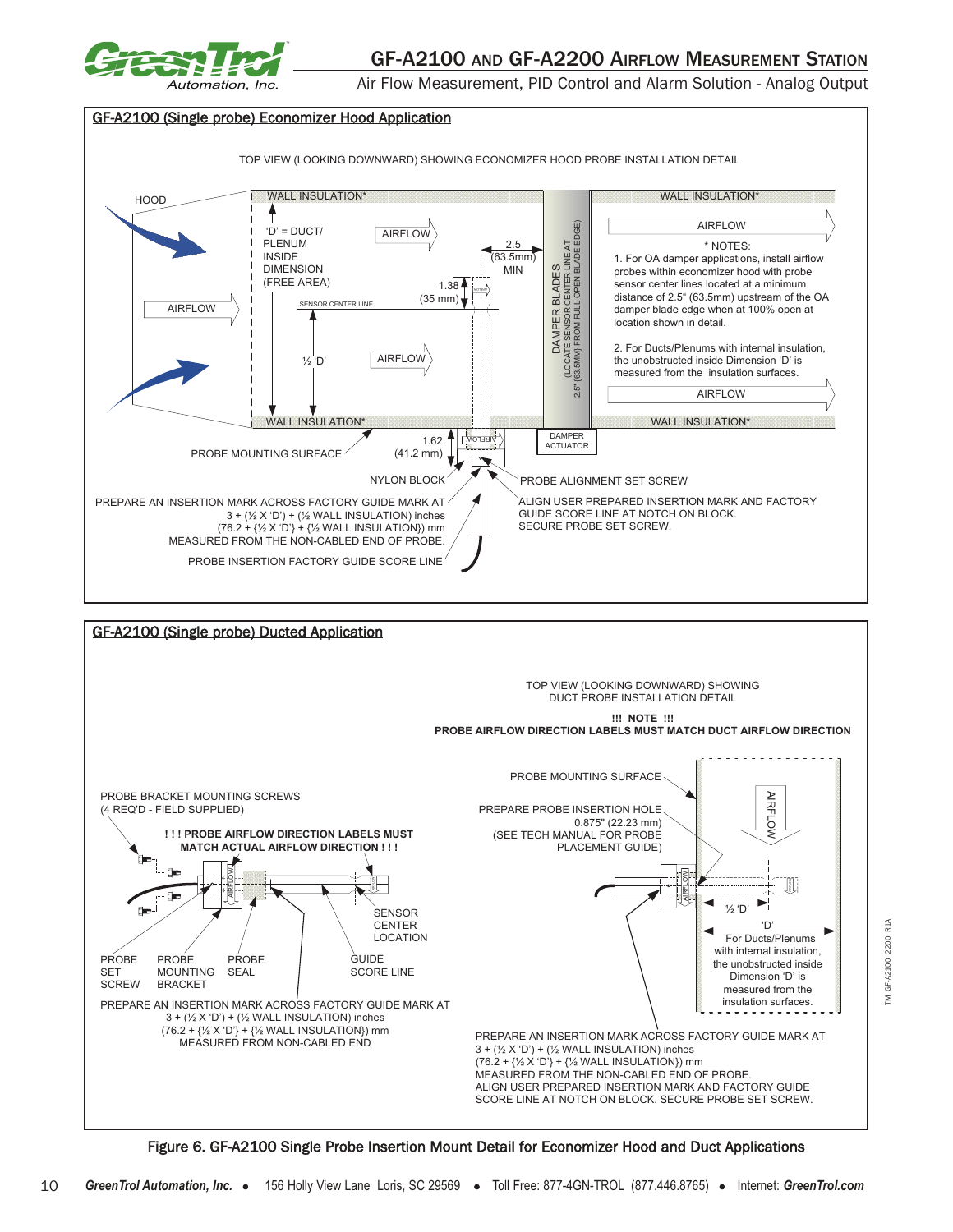

TM\_GF-A2100\_2200\_R1A

 $-6F - A2100 - 2200$ 

M

R<sub>1</sub>A

## GF-A2100 AND GF-A2200 AIRFLOW MEASUREMENT STATION

Air Flow Measurement, PID Control and Alarm Solution - Analog Output





Figure 7. GF-A2200 Two Probe Insertion Mount Detail for Economizer Hood and Duct Applications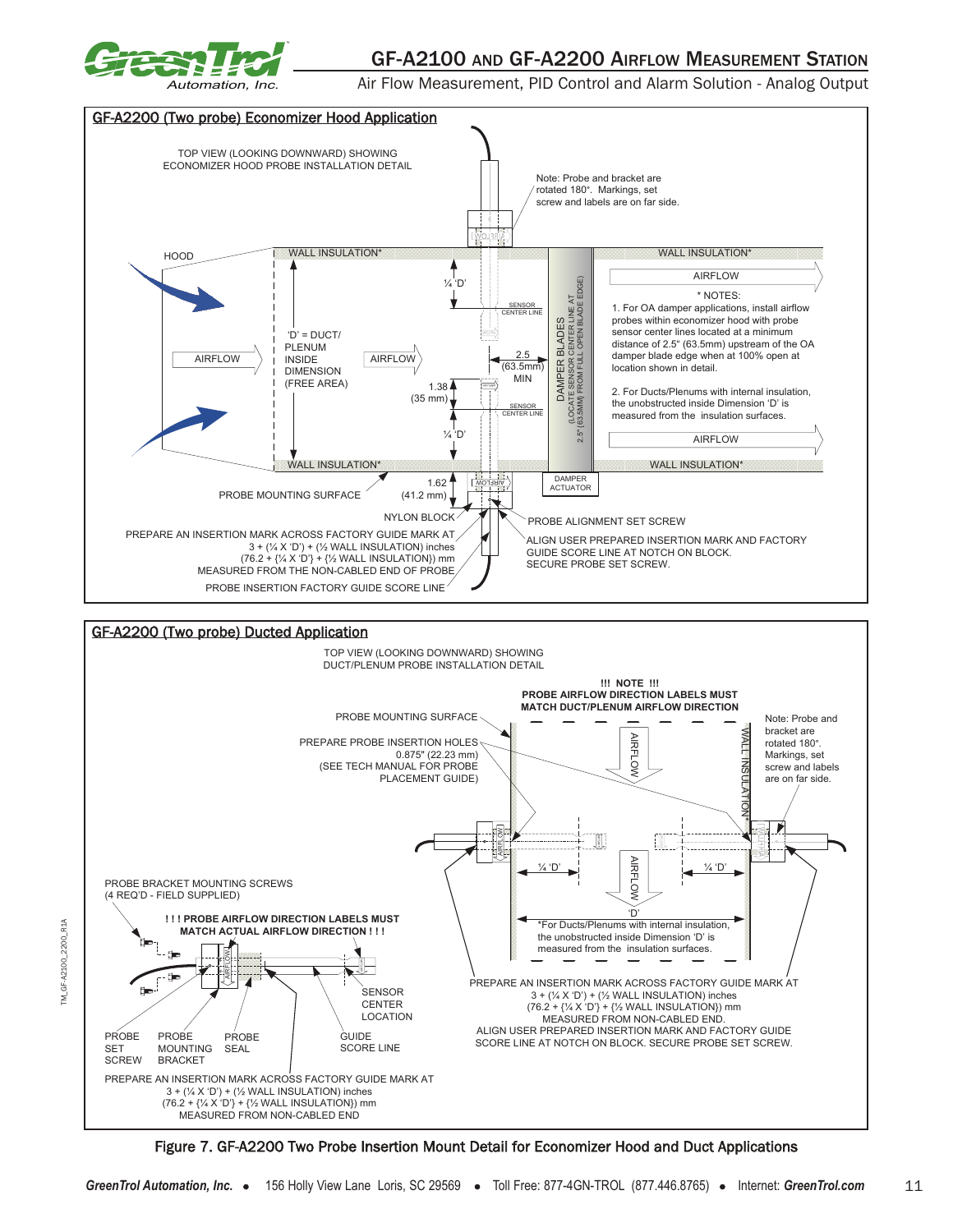

## Transmitter Installation

The transmitter is designed for use in an environment between -20° F to 120° F *(-28.8° C to 48.8° C)* where it will not be exposed to rain or snow. In locations where precipitation may be encountered, a NEMA-4 enclosure must be provided to enclose the GF-A2100/GF-A2200 transmitter.

Mount the transmitter upright in a field accessible location with sufficient service clearance to permit cover removal. The enclosure (Figure 8) is designed to accept signal and power wiring at the bottom-right of the enclosure. Ensure that the planned location of the transmitter will allow each sensor probe cable to reach the receptacle at the bottom-left of the transmitter enclosure.

- $1.$   $\Box$  Using the engineer's plans, locate where the transmitter will be installed.
- $2.$  $\Box$  Refer to Figure 8 and mark the two mounting holes located on each of the side flanges of the transmitter.
- $3.$   $\Box$  Drill two holes suitable for the hardware that will be used to secure the transmitter.
- $4.$   $\Box$  Secure the transmitter in two places using suitable hardware.
- $5.$   $\Box$  Connect wiring to transmitter as outlined in the following procedure.

#### **CAUTION**

In locations exposed to direct rain and/or snow, the transmitter must be enclosed in a NEMA4 enclosure.

Provide sufficient clearance around the transmitter to permit cover removal and to allow for heat dissipation.



Locate the transmitter in a location that can be reached by the connecting cable from the sensor probe.

Do not drill into the transmitter enclosure since doing so may damage the electronics.



Figure 8. GF-A2100/GF-A2200 Transmitter Mechanical Detail Drawing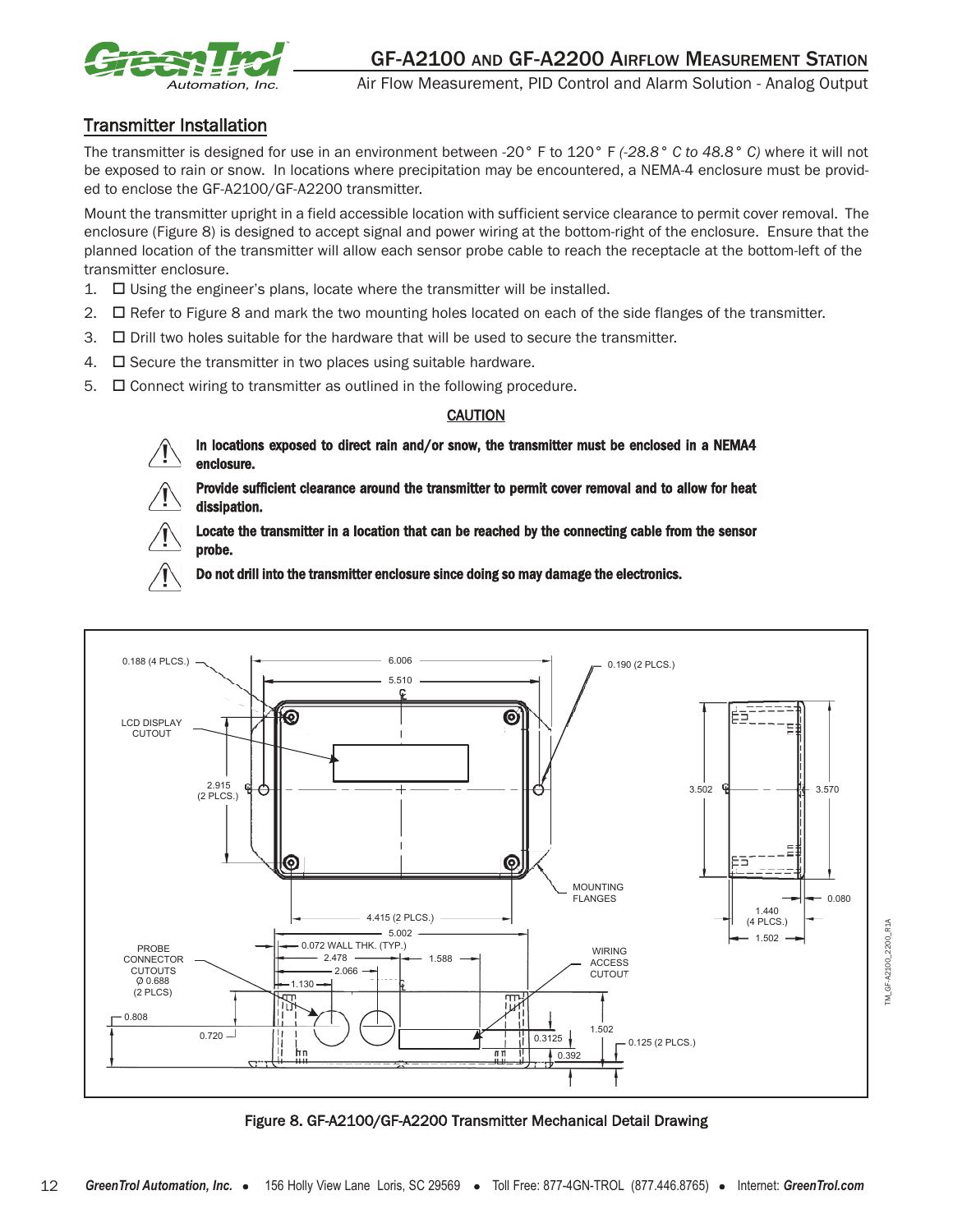

## Transmitter Wiring

Transmitter wiring consists of connecting the 24VAC input power, the analog output signal wires and optional alarm output wires at the GF-A2100/GF-A2200. Refer to Figures 9 and 10 for additional detail. Following installation, the airflow measurement station is ready for operation. Custom setup options (other than the default values) can be entered in the GF-A2100/GF-A2200 Transmitter Setup procedure detailed later in this document.

#### Power Transformer Considerations

Select a 24 VAC transformer based on the maximum power requirements of the transmitter (8VA) to ensure that the operating supply voltage to the transmitter (when powered "ON" with probe connected) is not less than 22.8 VAC or greater than 26.4 VAC.

#### Power Connections

- 1.  $\Box$  Remove the four cover retaining screws at each corner of the transmitter cover in order to gain access to the transmitter Wiring Terminal Block on the main circuit board shown in Figure 9.
- 2.  $\Box$  Remove cover from the transmitter enclosure. Observe the following precautions when wiring the transmitter:

#### **CAUTION**



To prevent damage to the GF-A2100/GF-A2200, deactivate 24 VAC power source until all connections to the instrument are complete.



The 24 VAC input ground (GND) connection at terminal 6 is shared with the Analog/PID Output signal grounds at terminal 2. If an isolated output is required, a dedicated isolation transformer must be provided to power the GF-A2100/GF-A2200.



The GF-A2100/GF-A2200 is a non-isolated device with a half-wave rectifier on the 24VAC power input terminal at pin 7. Therefore, to prevent equipment damage, multiple devices that are powered by a common 24VAC transformer output must use common device connections (e.g. pin 6 {ground} to other device ground, and pin 7 {24VAC power} to other device power), or independent isolation transformers must be provided for each non-isolated device.



The GF-A2100/GF-A2200 24VAC ground and Analog/PID Output signal returns are common. Therefore it is recommended that the Analog/PID Outputs to the BAS control interface be connected using two separate twisted shielded pair in order to eliminate potential voltage drop on the common (from the 24VAC return) that would otherwise cause inaccurate readings.

3.  $\Box$  Connect 24 VAC power to terminal 7, and the 24V ground at terminal 6 of the wiring terminal block as shown in Figures 9 and 10, observing the previous wiring precautions.

#### Analog/PID Output Connections

The GF-A2100/GF-A2200 provides two Analog/PID Outputs that can be configured as 0-10VDC, 0-5VDC or 2-10VDC and are capable of driving loads of up to 20mA (maximum). The 24VAC return ground connection is shared with the Analog/PID Output signal grounds (GND). If the Analog/PID Outputs must be isolated from the 24VAC return, a dedicated isolation transformer must be provided to power the GF-A2100/GF-A2200.

Form a "drip loop" with the the sensor probe cable at the transmitter if there is a potential for water runoff or condensation.

- 4.  $\Box$  Connect OUT1 Analog/PID Output signal wire at terminal 1, and the signal ground at terminal 2 as shown in Figures 9 and 10 while observing the previous wiring precautions.
- 5.  $\Box$  Connect OUT2 Analog/PID Output signal wire at terminal 3, and the signal ground at terminal 2 as shown in Figures 9 and 10 while observing the previous wiring precautions.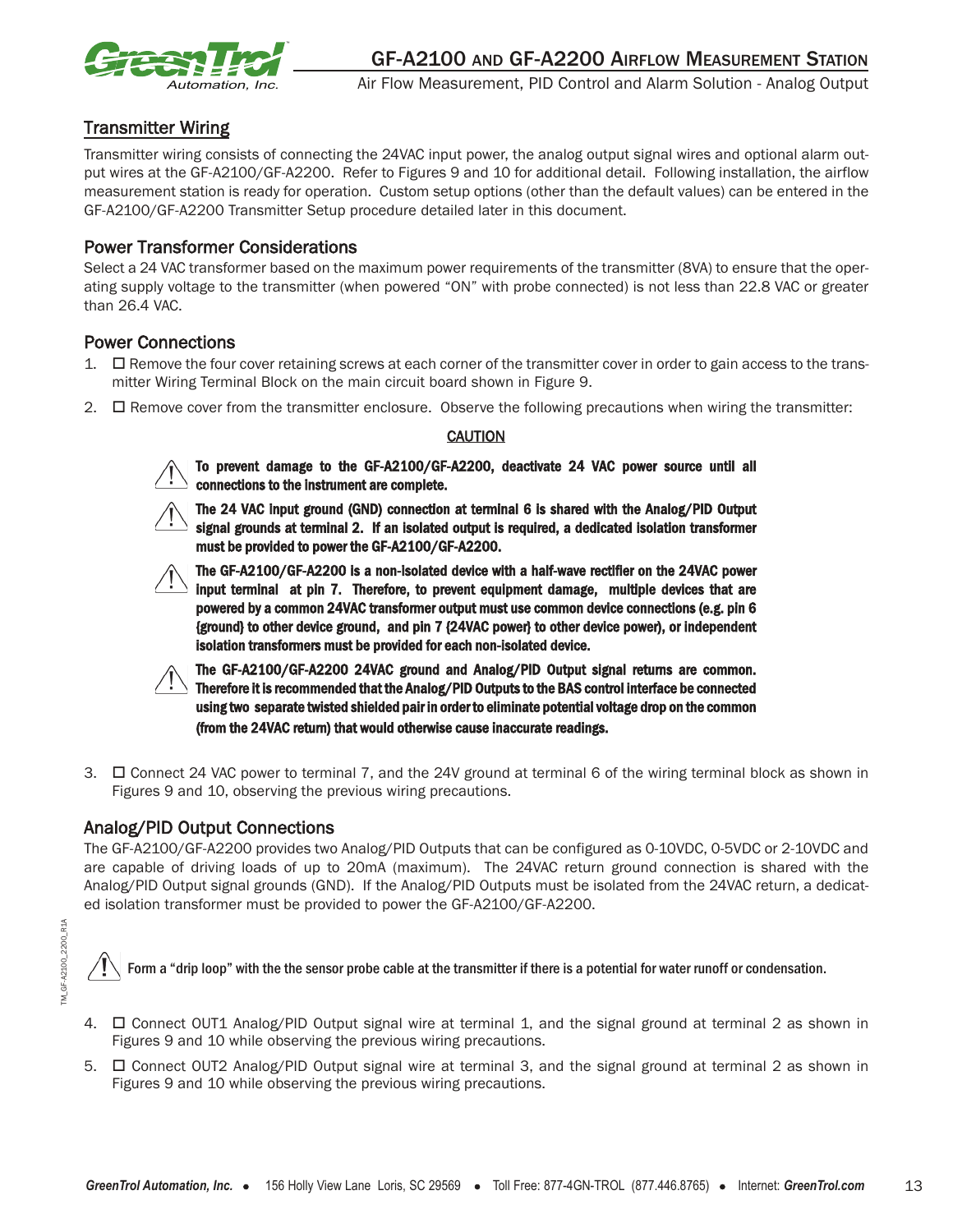

## Alarm Output Connections

The GF-A2100/GF-A2200 provides an alarm output that can be configured as relay dry contacts, or as direct drive (15 mA typical) for an external LED alarm indicator. The alarm output interface is set using the LED PWR jumper on the main circuit board as shown in Figure 9. With the LED PWR jumper on, the alarm output is set to provide an external LED drive (15 mA typical) at terminal 4, with ground return at terminal 6. With the LED PWR jumper OFF, the alarm output is set to provide relay dry contacts between terminals 4 and 5 (contacts rated at 30VDC/24VAC 3 amps maximum). The Alarm can be set as contacts close or contacts open on alarm as detailed in the Transmitter Setup menu later in this manual.

- For external LED drive alarm output, ensure that the LED PWR jumper is installed, and connect the LED anode (+) to terminal 4, and cathode (-) at terminal 6.

#### OR

□ For relay dry contact alarm output, ensure that the LED PWR jumper is removed, and connect the alarm wires to terminals 4 and 5. Contact rating is 30VDC/24VAC 3 amps maximum.

#### Sensor Probe Connection

□ With 24VAC power OFF, connect each sensor probe cable plug to the transmitter by pushing it into the keyed circular receptacle (shown below) located at the bottom of the transmitter enclosure. Do not twist the connector.



Sensor probe cable plugs are "keyed". Line up the connector plug with the transmitter receptacle and push straight on. DO NOT TWIST. Squeeze cable plug "ribs" towards receptacle when removing. Forcing the cable plug in or out of the receptacle will damage the connectors and void warranty.

Sensor probe must be connected to the transmitter before application of 24VAC power in order to properly "flash" sensor calibration data to the transmitter.

## Initial Power Up

Upon application of 24VAC power, the GF-A2100/GF-A2200 will initiate a brief self-test, indicated by dashed lines on the LCD, and then will automatically engage the Start Up Menu to prompt the user through menus that configure the transmitter for the specific installation/application. The Start Up menu will also be engaged each time power is applied and the required area for any of the connected probes has not been set (\*AR1(and/or AR2)=0.00 SQF). Refer to the Start Up Menu and Set Up menu details and descriptions later in this manual for a complete description of programming options and features.

## Operating Modes

The GF-A2100/GF-A2200 provides two independent 12-bit (4096 discrete states) linear analog outputs. Each output can be independently enabled, disabled and configured within the Set Up Menu as follows:

Set as Standard flow or Temperature output from Flow 1 (and Flow 2) probes.

Set as a PID Control output signal (with advanced PID control options available)

Set as an airflow alarm status output (to indicate Hi limit, Low limit or Deadband with hysteresis conditions)

Set as a temperature alarm output (to indicate Hi limit, Low limit or Deadband with hysteresis conditions)

Set as Differential flow output to indicate the difference between Flow 1 and Flow 2 probes (GF-A2200 only)

In addition, the text displayed for each output on the GF-A2100/GF-A2200 LCD display panel can be renamed to suit your specific requirements (5 characters max). Analog outputs are field selectable for 0-10VDC, 0-5VDC or 2-10VDC to permit simple integration with virtually all building automation systems. Refer to the Set up menu details and descriptions later in this manual for a complete description of analog output and PID control output options.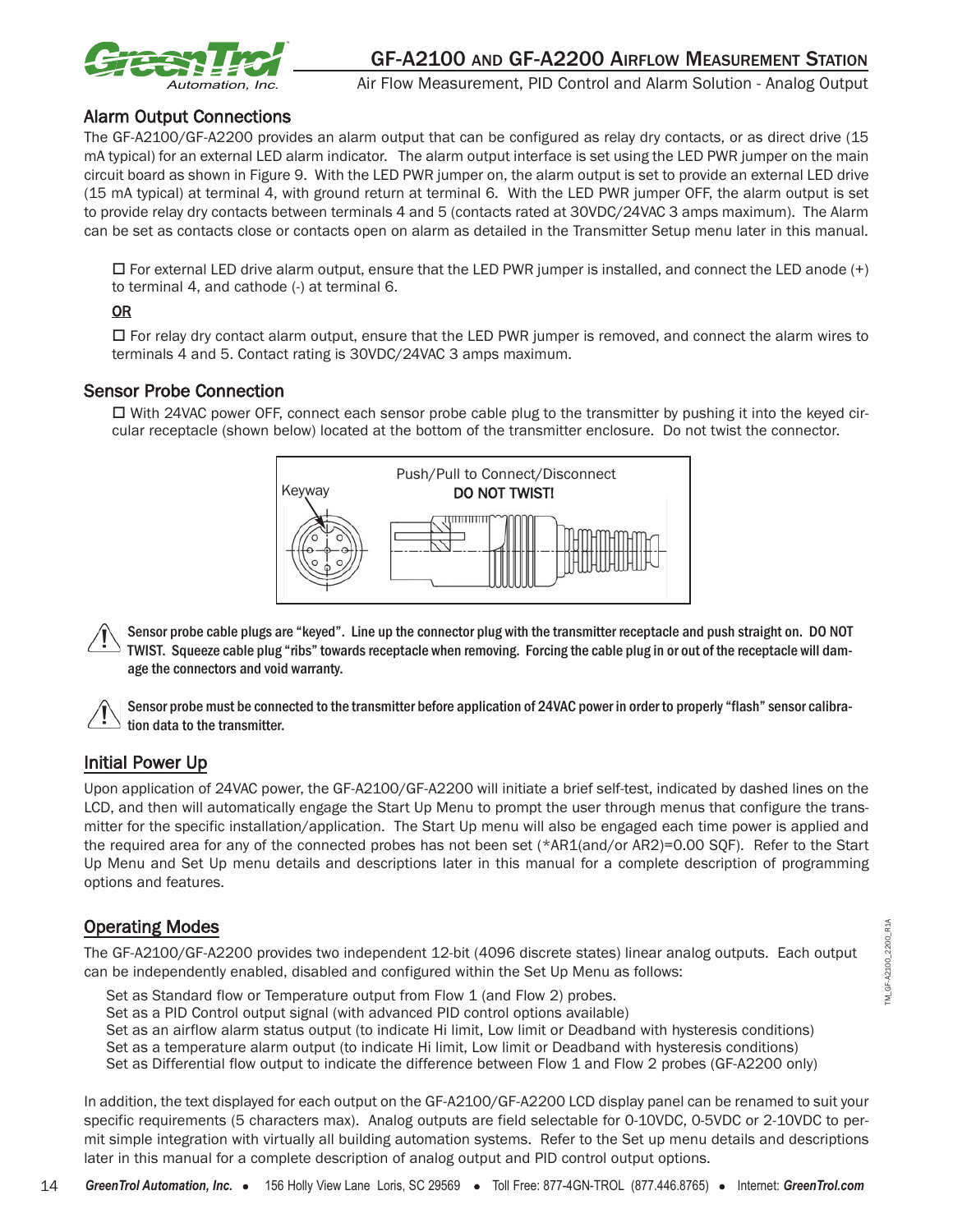

Air Flow Measurement, PID Control and Alarm Solution - Analog Output



Figure 9. GF-A2100/GF-A2200 Main Circuit Board Detail



#### Figure 10. GF-A2100/GF-A2200 Wiring Diagram Detail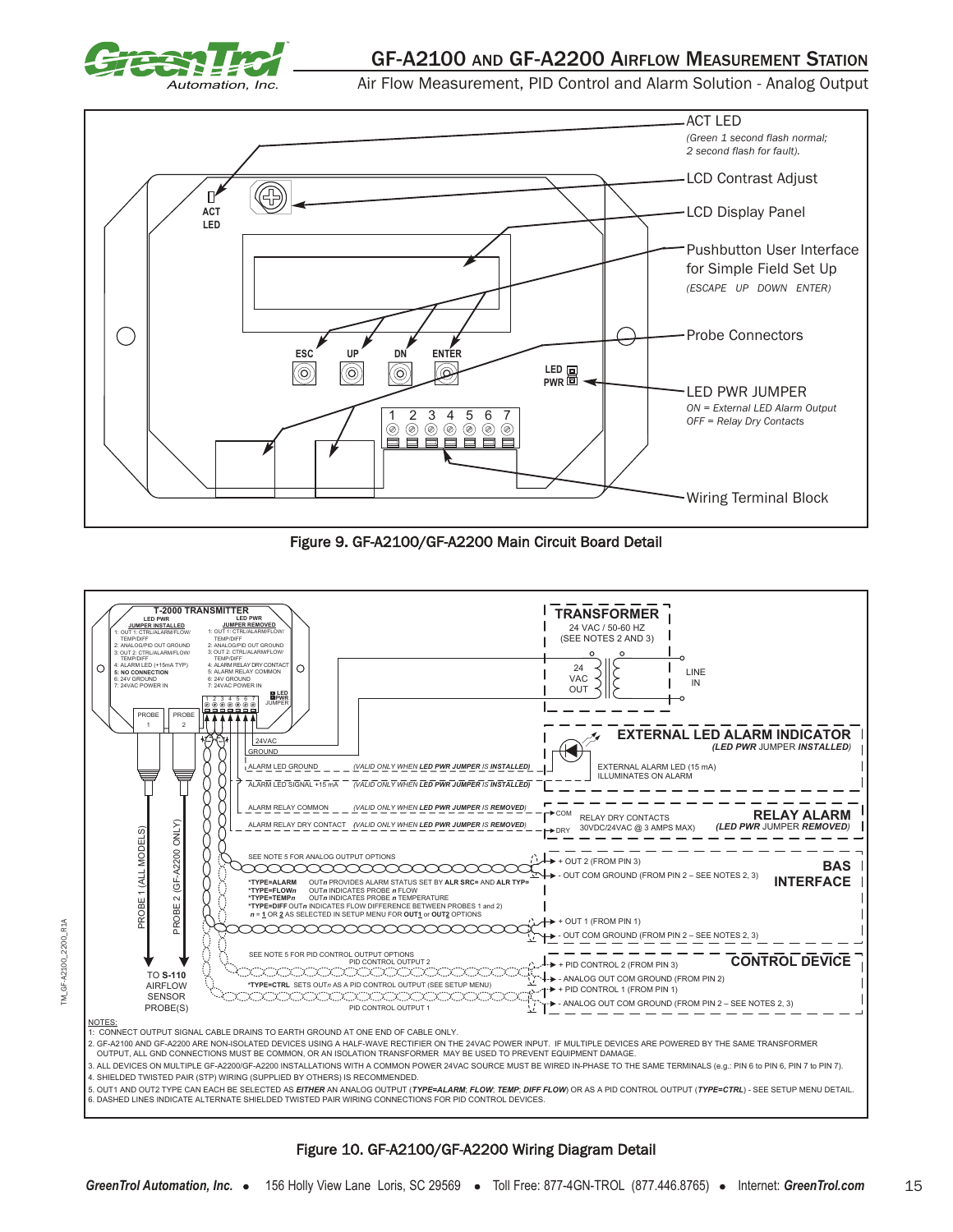

## Alarm Interface, Options and Descriptions

The programmable alarm permits user selection of the alarm interface, alarm source and alarm type as follows:

## Alarm Interface (LED PWR Jumper)

The alarm interface can be configured as relay dry contacts (30VDC/24VAC 3 amp maximum either N.O. or N.C.) or as direct LED drive output (15 mA typical) using the LED PWR jumper on the transmitter circuit board shown in Figure 9.

## Alarm Source (ALR SRC=)

The alarm source can be programmed within the Setup menu to monitor Probe 1 or Probe 2 airflow (ALR SRC=FLOW), temperature (ALR SRC=TEMP), or the difference in flow between Probes 1 and 2 (ALR SRC=DIFF). It can also be set to monitor the overall health/status of the transmitter and probe (ALR SRC=TRBL)to activate an alarm in the event of a fault detected in the sensor or transmitter.

## Alarm Type (ALR TYP=)

The alarm type can be set to monitor airflow or temperature and activate an alarm when airflow or temperature are above a preset High Limit value (ALR TYP=HI), below a preset Low Limit value (ALR TYP=LO), or outside of a preset Deadband operating range (ALR TYP=DEADB). The alarm hysteresis (ALRM HYS=) value is used to establish a range as a percentage above and below the alarm setpoint value.

The following alarm types are available in the Setup menu (refer to Setup Menu detail later in this document):

| <b>ALR TYP=DEADB</b>     | Sets alarm as Deadband type, where measurement outside of a range defined by the<br>setpoint value (ASP=) plus or minus the hysteresis (ALRM HYS=) value causes alarm<br>activation. The alarm is reset when the measured value returns within this range.                                                   |
|--------------------------|--------------------------------------------------------------------------------------------------------------------------------------------------------------------------------------------------------------------------------------------------------------------------------------------------------------|
| <b>ALR TYP=HI</b>        | Sets alarm as a Hi Limit type, where measurement above the ASP= value causes alarm<br>activation. The alarm is reset when measurement decreases below the ASP= value minus<br>the <b>ALRM HYS=</b> value.                                                                                                    |
| ALR TYP=LO               | Sets alarm as a Low Limit type, where measurement below the ASP= value causes alarm<br>activation. The alarm is reset when measurement increases above the ASP= value plus<br>the <b>ALRM HYS</b> = value.                                                                                                   |
| $ASP = (value)$          | Sets the alarm setpoint measurement value that establishes alarm activity in conjunction<br>with the other alarm options.                                                                                                                                                                                    |
| <b>ALRM HYS= (value)</b> | Sets the alarm range expressed as a percentage of the ASP= value.<br>For <b>ALR TYP=DEADB</b> , measured values outside of this range will trigger the alarm.<br>For ALR TYP=HI (and LO), the ALRM HYS= value sets the range above or below the ASP=<br>value where the alarm remains active once triggered. |
| $ADEL = (value)$         | Sets the delay period (in seconds) that the alarm condition must exist before the alarm<br>output is activated.                                                                                                                                                                                              |
| <b>ALRM POL= (value)</b> | Sets the relay dry contact configuration at terminals 4 and 5; For ALRM POL=NO, contacts<br>are normally open and close on alarm; For ALRM POL=NC contacts are normally closed and<br>open on alarm.                                                                                                         |

The accuracy of the GF-A2100/GF-A2200 is "percent of reading", and is therefore not dependent on the full scale output range selected. However, if desired, the factory default full scale output range setting can be reconfigured in the field (see: CHANGING FACTORY DEFAULT SETTINGS).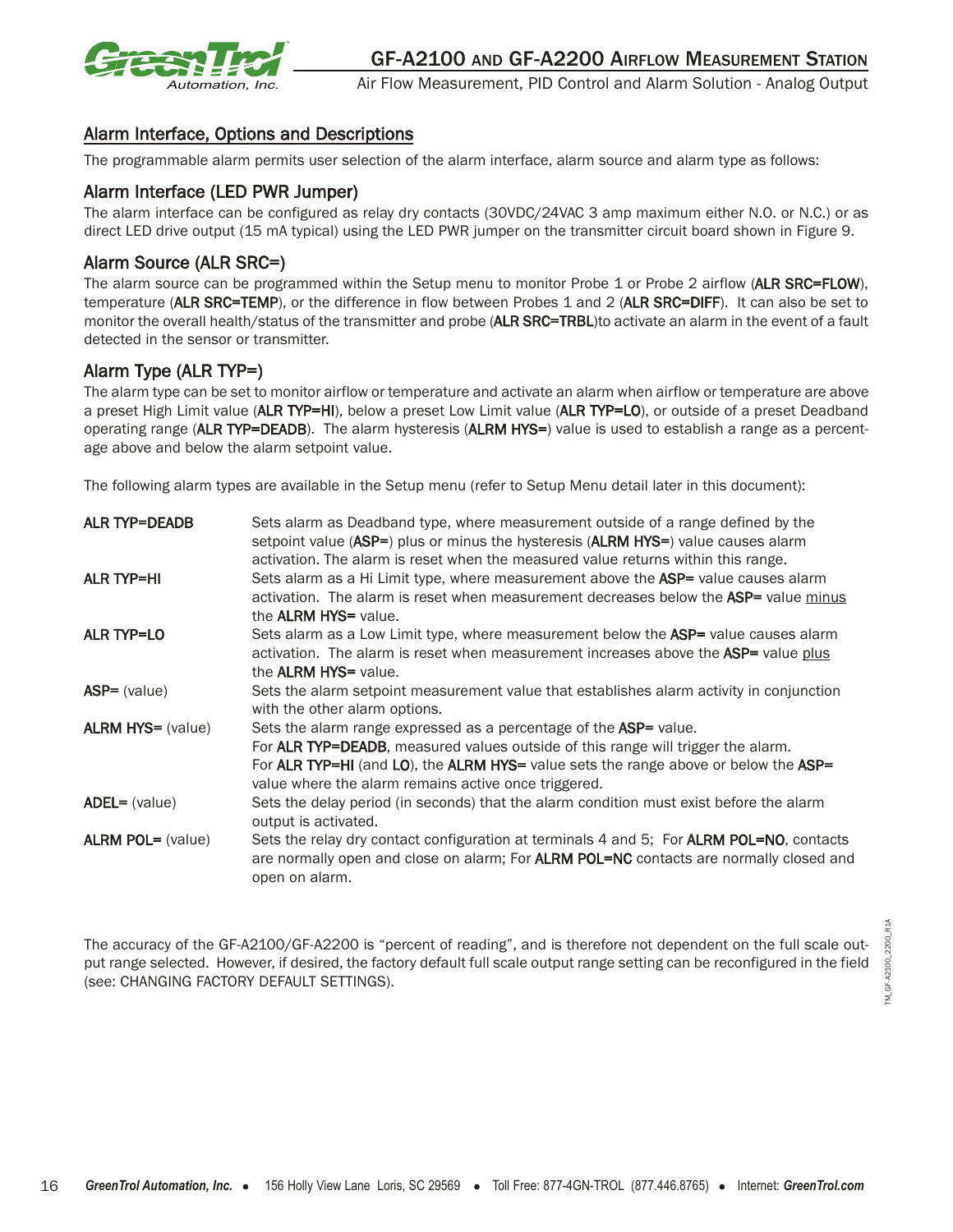

## Converting Analog Output Signal Values for Airflow and Temperature

The GF-A2100/GF-A2200 analog outputs can be configured to display individual air flow, differential air flow, velocity or temperature. Units are selected in the System of Units menu for SI or IP units of measure. Table 1 shows analog output scaling and conversions for airflow, volumetric flow and temperature. For example, when the transmitter is set for normal airflow (CFM/LPS) and AR1/AR2 area is set to 1 square foot (AR1/AR2=1.00 SQF), the LCD display and the analog output will both indicate equivalent airflow velocity in FPM. Note that for Differential airflow measurement, zero flow is indicated at 1/2 of the output range selected in order to permit positive and negative relative flow values.

| <b>CONVERT</b>                                      | ANALOG OUTPUT SCALING CONVERSION FORMULAE                   |                                                             |                                                              |  |  |
|-----------------------------------------------------|-------------------------------------------------------------|-------------------------------------------------------------|--------------------------------------------------------------|--|--|
| <b>ANALOG</b><br><b>OUTPUT TO</b>                   | 0-10 VDC                                                    | 0-5 VDC                                                     | 2-10 VDC                                                     |  |  |
| <b>Flow Rate</b><br>(CFM/LPS)                       | Analog Output x FS x 0.1                                    | Analog Output x FS x 0.2                                    | (Analog Output - 2) $\times$ FS $\times$ 0.125               |  |  |
| Differential<br>Flow Rate <sup>2</sup><br>(CFM/LPS) | (Analog Output - 5) $\times$ FS $\times$ 0.2                | (Analog Output - 2.5) $\times$ FS $\times$ 0.4              | (Analog Output - $6$ ) x FS x 0.25                           |  |  |
| Velocity $1$<br>(FPM)                               | Analog Output $\times$ <b>FS</b> $\times$ 0.1<br>Area (SQF) | Analog Output $x$ FS $x$ 0.2<br>Area (SQF)                  | (Analog Output - 2) $\times$ FS $\times$ 0.125<br>Area (SQF) |  |  |
| Velocity<br>(MPS)                                   | Analog Output x FS x 1000 x 0.1<br>Area (SQM)               | Analog Output x $FS \times 1000 \times 0.2$<br>Area (SQM)   | (Analog Output - 2) x FS x 1000 x 0.125<br>Area (SQM)        |  |  |
| Temp $3$<br>$(^{\circ}F, ^{\circ}C)$                | [{Analog Output x (FS - MS)} $\times$ 0.1] + MS             | $[$ {Analog Output x ( <b>FS - MS</b> )} x 0.2] + <b>MS</b> | [(Analog Output - 2) x {(FS - MS) x $0.125$ }] + MS          |  |  |

NOTES:

1. Setup menu for flow measurement (**OUT TYPE=FLOW**).

2. Setup menu for temperature measurement (**OUT TYPE=DIFF**).

3. Setup menu for temperature measurement (**OUT TYPE=TEMP**).

4. FS is the full scale analog output value in the Setup Menu (**FS= \_\_\_\_** ).

5. MS is the minimum scale analog output value in the Setup Menu (**MS= \_\_\_\_** ).

## Sending a Test Output Signal to the Host Control System

A test output signal between 0 and 100% of the selected full scale output (0-10 VDC, 0-5VDC or 2-10 VDC) can be provided by the GF-A2100/GF-A2200 to verify proper conversion of the output signals from the transmitter at the host control system. To set a fixed output signal for airflow and temperature, enter the Initialization Menu (Figure 12) and navigate to the "\*TESTOUT=0%" menu item. Press the "ENTER" button, and then use the "UP" and "DOWN" arrow buttons to select an output between 0 and 100% of the full scale value. Press the "ENTER" button to set the output percentage. The GF-A2100/GF-A2200 will now provide the selected analog output value. To cancel the Test output, press the "ESC" button to return to normal operation.

# GF-A2100/GF-A2200 TRANSMITTER SET UP

## General

To ensure successful start-up, verify that the airflow measuring station transmitter and probe are installed in accordance with recommended installation and placement guidelines.

TM\_GF-A2100\_2200\_R1A TM GF-A2100 2200

R<sub>1</sub>A

#### Check the physical installation, power connections and wiring prior to application of power to the instrument.

Activate 24VAC power to the instrument. The transmitter executes a complete self-check (that takes approximately 10 seconds) each time power is applied. Verify that the readings at the host control system return an output that matches the output of the GF-A2100/GF-A2200.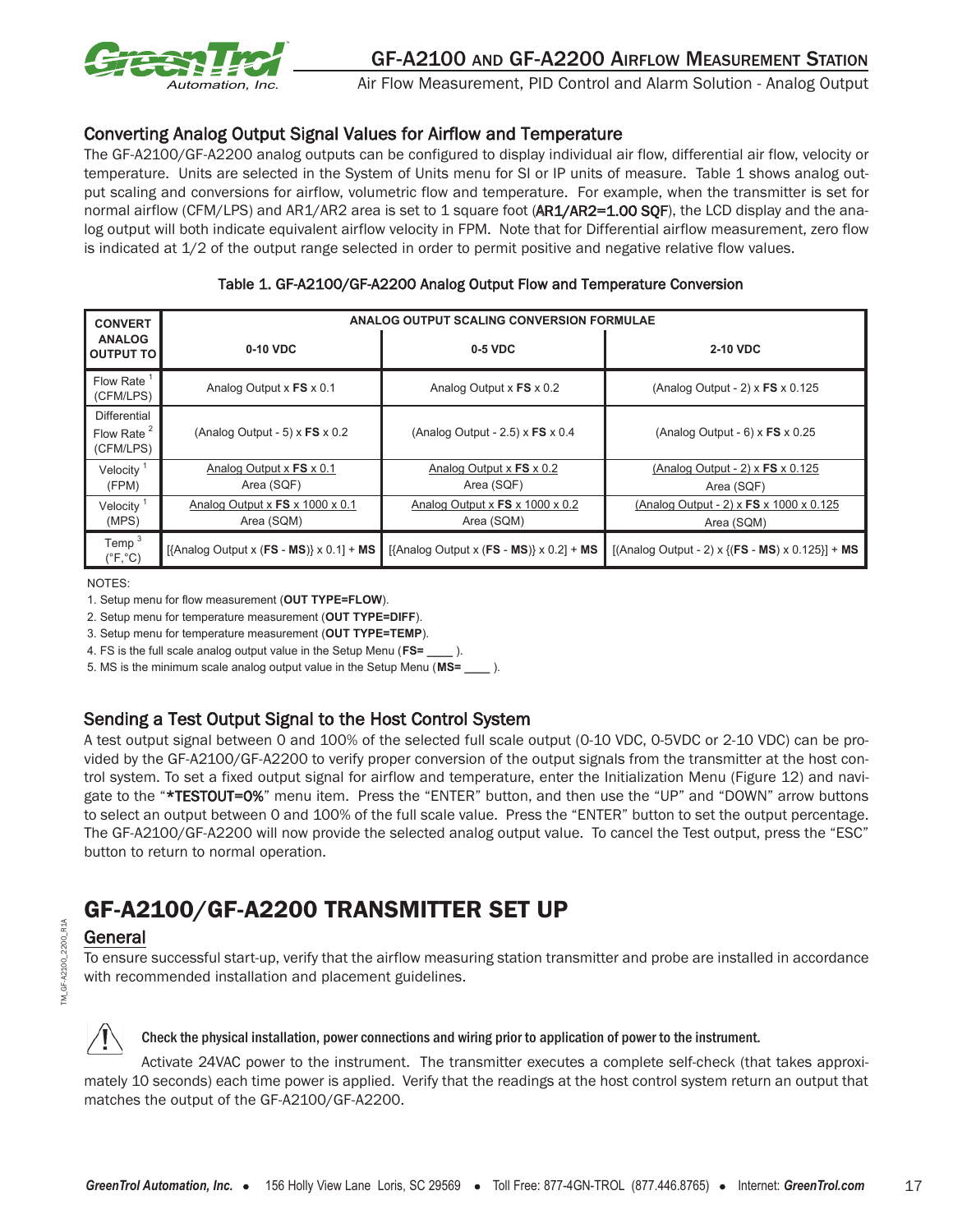

## Start Up Menu

At the initial (first) power up following self-test, and at each start up when an area value has not been input (when AR1=0 and/or AR2=0), the GF-A2100/GF-A2200 transmitter will guide the user through a series of prompts for system configuration. Figure 11 shows the Initial Start Up Menu. The user will enter the type of airflow measurement configuration (either averaged reading for single or dual probe models; or independent readings for dual probe models) and the free area measurement where probes are located.

Additional field configurable options are available within the transmitter Initialization Menu and within the Set Up menus as detailed in the following paragraphs.

#### *Start Menu*

The Start Menu is active only on the initial instrument startup, and whenever area is not set ( AR1=0.00 ).



Area 2 menu only active when system is configured as dual.

#### Figure 11. Transmitter Start Up Menu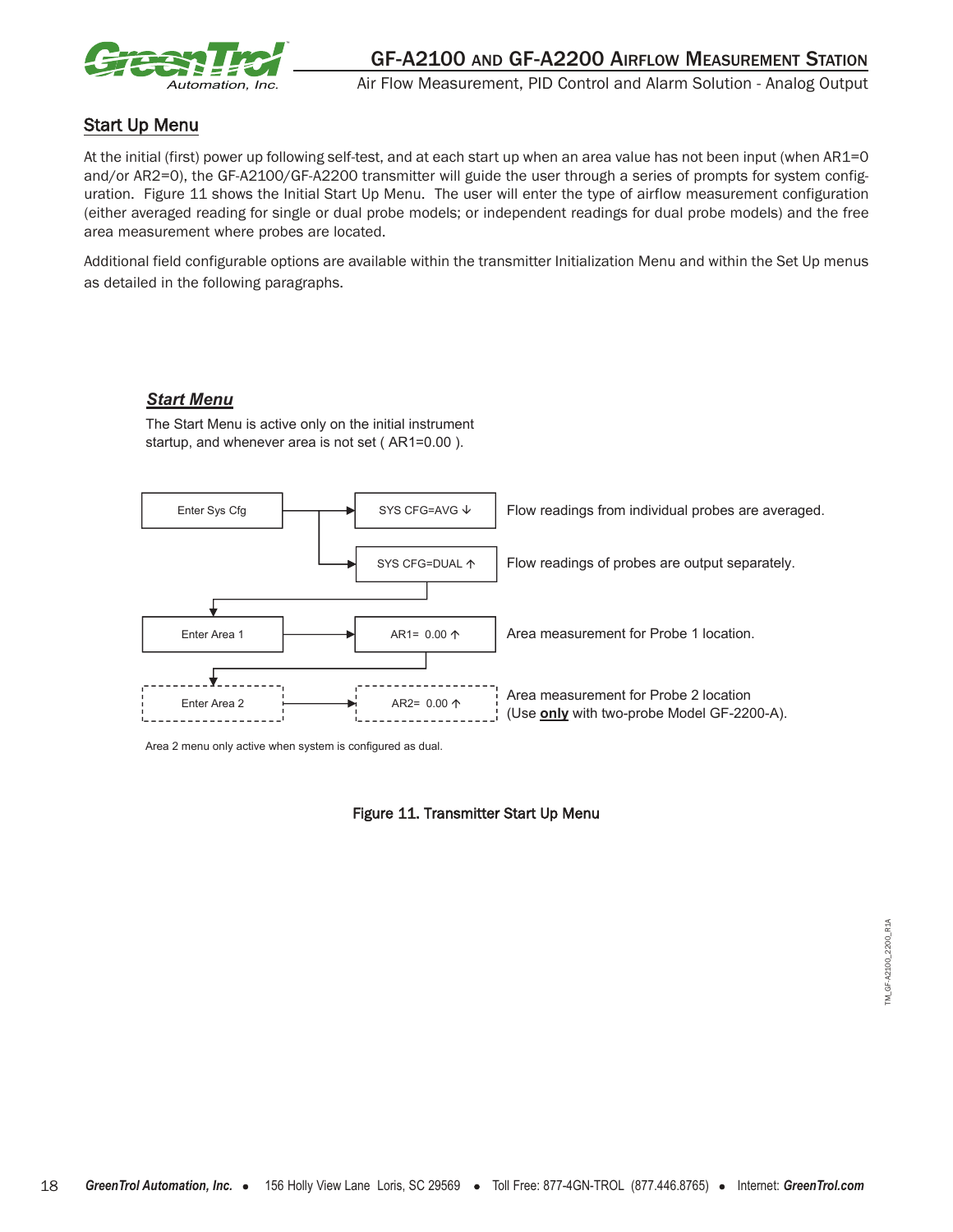

#### Transmitter Initialization Menu

The GF-A2100/GF-A2200 transmitter automatically initializes at power-up and conducts a self test with full system diagnostics. Under normal conditions, it is not necessary to enter the *Initialization Menu*, however the *Initialization Menu* can be engaged if one of the menu items shown in Figure 12 requires change. To engage the *Initialization Menu*, simultaneously depress and release the "ENTER" and "ESC" buttons during the first 10 seconds after transmitter power-up delay is completed (indicated by "- - - - - - - -"). Alternatively, you may enter the *Initialization Menu* after power up by simultaneously depressing and *holding* the "ENTER" and "ESC" buttons for 5 seconds - and then releasing them. Navigate through the menu as shown in Figure 12.

#### **During Power-Up (approximately 10 seconds), simultaneously depress and then release ESC/ENTER keys to select, OR**

**During normal operation, simultaneously depress and hold the ESC/ENTER keys for 5 seconds to select.**



Figure 12. Transmitter Initialization Menu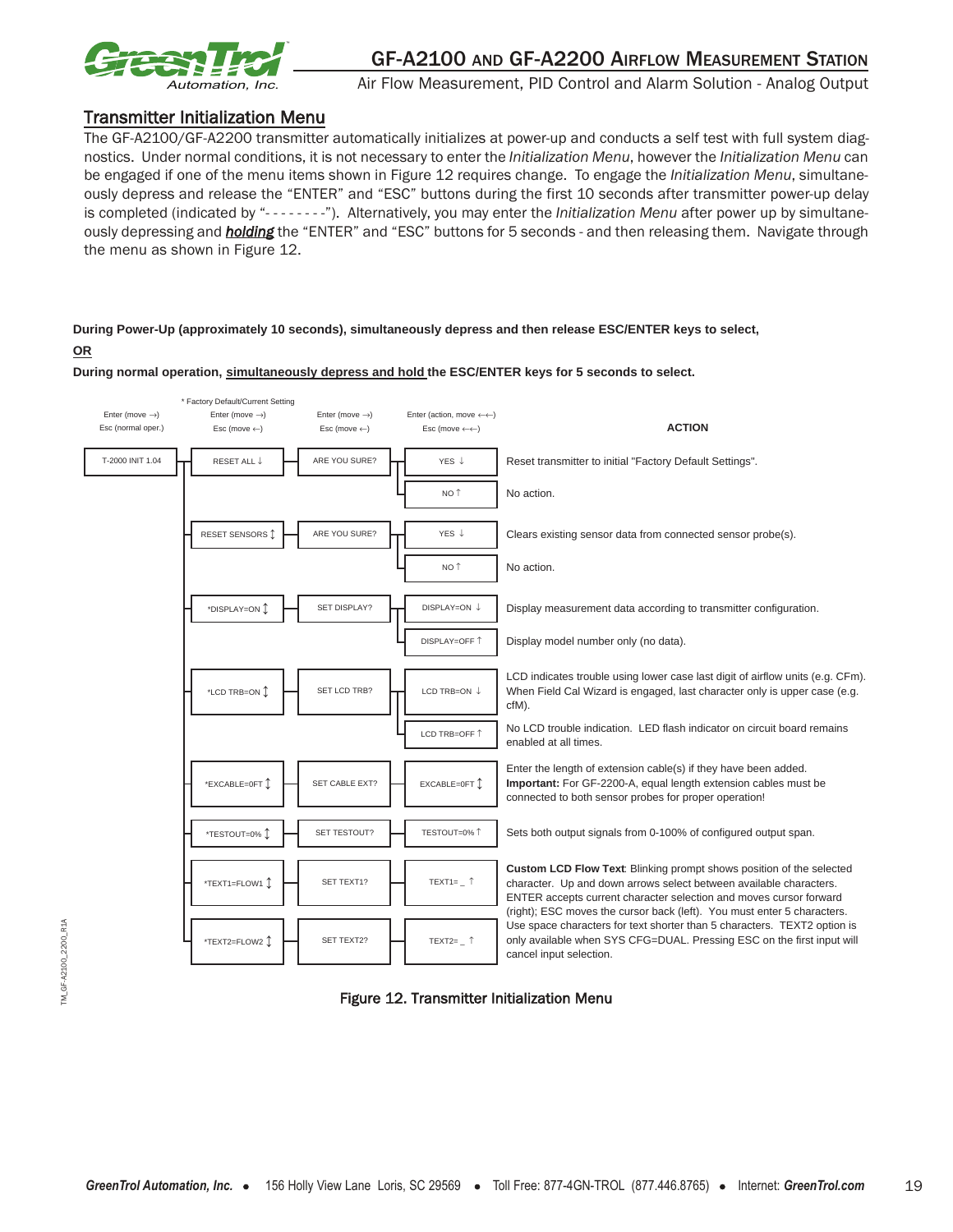

## Changing the System of Units

The GF-A2100/GF-A2200 transmitter is shipped with the system of units set to US inch-pound units (IP), and will display units of measure as shown in the IP column of Table 2. To change to standard international (SI) units, simultaneously press and release the "UP" and "DOWN" arrow pushbuttons during normal operation to enter the SETUP menu. Then, using the ENTER button, navigate into the SYSTEM SETUP menu to the System of Units sub-menu as shown in Figure 13. Press "ENTER" to proceed to the right (three times), and then use the "UP" and "DOWN" arrow buttons to select the system of units desired. Press the "ENTER" button to save the changes, and then press "ESC" twice to move left and return to normal operating mode. Note that all Menu illustrations are shown in IP System Of Units. When SI System of Units is selected, the menu units of measure abbreviations change as shown in the SI column of Table 2.

| "IP" System of Units | Description           | "SI" System of Units | Description     |
|----------------------|-----------------------|----------------------|-----------------|
| <b>LCD Display</b>   |                       | <b>LCD Display</b>   |                 |
| <b>FPM</b>           | Feet per minute       | <b>MPS</b>           | Meters per sec  |
| CFM                  | Cubic feet per minute | <b>LPS</b>           | Liters per seco |
| SOF                  | Square feet           | <b>SOM</b>           | Square meters   |
|                      | Fahrenheit            |                      | Celsius         |

| tem of Units<br>Display | Description           | "SI" System of Units<br><b>LCD Display</b> | Description       |
|-------------------------|-----------------------|--------------------------------------------|-------------------|
| <b>FPM</b>              | Feet per minute       | <b>MPS</b>                                 | Meters per second |
| CFM                     | Cubic feet per minute | LPS                                        | Liters per second |
| SQF                     | Square feet           | SQM                                        | Square meters     |
| F                       | Fahrenheit            |                                            | Celsius           |

#### **Press and release** ↑**/**↓ **during normal operation to select**



#### Figure 13. System of Units Menu

## Factory Default Settings

The GF-A2100/GF-A2200 transmitter is "plug and play" and does not require additional setup unless an optional feature is selected that requires configuration. Table 3 shows the factory default settings for the GF-A2100/GF-A2200. To change the Factory Default Settings, see CHANGING FACTORY DEFAULT SETTINGS section in this document.

## GF-A2100/GF-A2200 LCD Display Notifications and Features

Following a brief initialization at power up, the LCD will automatically display airflow and temperature as all upper case (caps) characters. The LCD display provides additional information on system status and alarm conditions as follows:

#### LCD Scrolling Control Feature (SYS CFG=DUAL)

When the GF-A2200 is configured for two probes (SYS CFG= DUAL), the LCD display will scroll to indicate the readings for each probe. To stop the scrolling, simply depress either the "ENTER" or "ESC" keys. In this mode with scrolling stopped, the LCD will display an asterisk (\*) as the right most character, and depressing the "UP" or "DOWN" key will permit you to cycle and hold the display at each individual reading.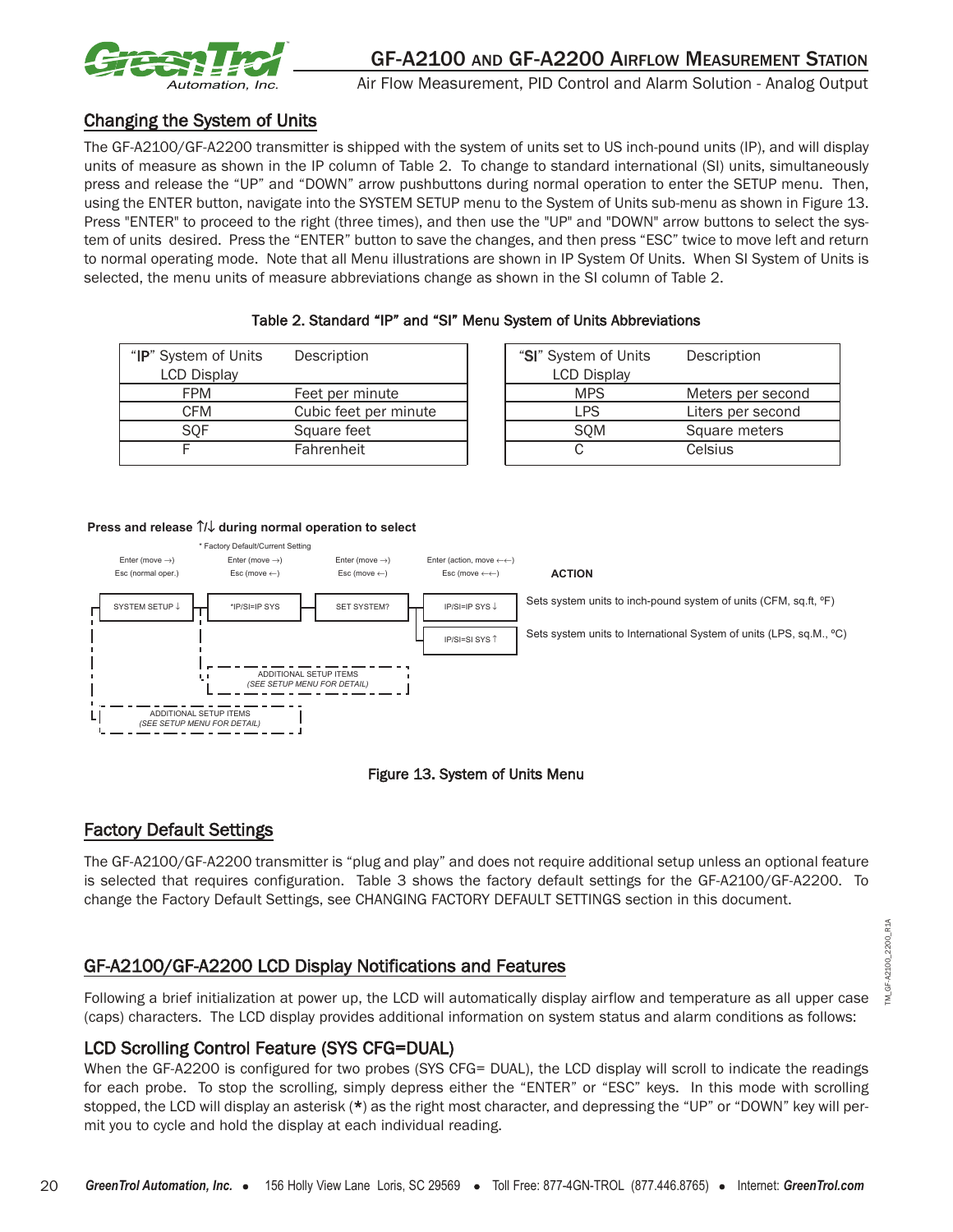

#### Table 3. Factory Default Setup Menu Values

| <b>SYSTEM SETUP SUB-MENU</b> |                                                                                                                |                  |                  |  |  |  |  |
|------------------------------|----------------------------------------------------------------------------------------------------------------|------------------|------------------|--|--|--|--|
| Display                      | Description                                                                                                    | <b>IP Units</b>  | SI Units         |  |  |  |  |
| $*ARx =$                     | Probe x duct free area (sq. ft.) where probe x is located $(x=1 \text{ or } 2)$<br>0.00 SQF<br>0.000 SQM       |                  |                  |  |  |  |  |
| *FLOW BUF=                   | 10<br>10<br>Number of samples used to perform flow calculation (1 to 500)                                      |                  |                  |  |  |  |  |
| $*INT TIM =$                 | 1.0S<br>1.0S<br>Time between integration updates (0.1s - 15min)                                                |                  |                  |  |  |  |  |
| $*$ ALT=                     | Altitude for flow correction<br>0 ft<br>0 <sub>m</sub>                                                         |                  |                  |  |  |  |  |
| $*$ FILTER $x =$             | Output x Digital Noise Filter ( $x = 1$ or 2)                                                                  | $O($ off $)$     | $O($ off $)$     |  |  |  |  |
| *OFF-GAIN $x =$              | Output x Offset-Gain On/Off $(x=1 \text{ or } 2)$                                                              | <b>OFF</b>       | <b>OFF</b>       |  |  |  |  |
| $*$ O-GMODE $x =$            | Output Offset-Gain Mode (x=1 or 2)                                                                             | 1 (direct entry) | 1 (direct entry) |  |  |  |  |
| $*GAINx =$                   | Output Gain factor $(x=1 \text{ or } 2)$                                                                       | 1.000            | 1.000            |  |  |  |  |
| $*$ OFFSET $x =$             | Output Offset factor $(x=1 \text{ or } 2)$                                                                     | 0.000 FPM        | 0.000 MPS        |  |  |  |  |
| <b>ALARM SETUP SUB-MENU</b>  |                                                                                                                |                  |                  |  |  |  |  |
| <b>Display</b>               | Description                                                                                                    | IP Units         | SI Units         |  |  |  |  |
| *ALR SRC=                    | Alarm Enable/Disable and Alarm Source selection                                                                | <b>OFF</b>       | <b>OFF</b>       |  |  |  |  |
| *ALR TYP=                    | Alarm type (Deadband, Hi Limit or Low Limit) selection                                                         | <b>DEADB</b>     | <b>DEADB</b>     |  |  |  |  |
| *ASP=                        | Alarm set point value selection                                                                                | 0 CFM            | 0 LPS            |  |  |  |  |
| $*ALRM$ HYS =                | Alarm Hysteresis (range in percentage) above and below the *ASP value<br>that results in alarm activation.     | 15%              | 15%              |  |  |  |  |
| $*ADEL =$                    | Alarm Delay sets the time period that the Alarm condition must be<br>present before the Alarm is activated.    | <b>5S</b>        | <b>5S</b>        |  |  |  |  |
| *ALRM POL =                  | Alarm relay contact configuration<br>(NO for normally open or NC for normally closed)                          | N <sub>O</sub>   | <b>NO</b>        |  |  |  |  |
|                              | OUTPUTx SETUP SUB-MENU (x=1 or 2)                                                                              |                  |                  |  |  |  |  |
| <b>Display</b>               | Description                                                                                                    | <b>IP Units</b>  | SI Units         |  |  |  |  |
| $*$ OUT $x =$                | Analog output x signal range $(x=1$ or 2)                                                                      | 0-10VDC          | 0-10VDC          |  |  |  |  |
| *TYPE=                       | Analog output 1 and 2 Type (sets configuration of Analog Outputs)                                              | FLOW1            | FLOW1            |  |  |  |  |
| $*FS=$                       | Analog Output full scale value                                                                                 | 5,000 CFM        | <b>25 LPS</b>    |  |  |  |  |
| $*LL =$                      | Analog Output Low limit cutoff                                                                                 | 0 CFM            | 0 LPS            |  |  |  |  |
| $*MS =$                      | Analog Output Minimum Scale for Temperature                                                                    | $-20F$           | $-20C$           |  |  |  |  |
| $*$ CTRL=                    | Sets Control Loop strategy; to follow flow output 1 flow, output 2 flow or<br>the flow difference between them | FLOW1            | FLOW1            |  |  |  |  |
| *SETP=                       | PID Set Point flow value                                                                                       | 0 CFM            | 0 LPS            |  |  |  |  |
| *INTRVL=                     | PID Update interval (seconds)                                                                                  | 1.0s             | 1.0s             |  |  |  |  |
|                              | Set PID control action:                                                                                        |                  |                  |  |  |  |  |
| *ACTION=                     | Direct=Measurement and PID control are directly proportional                                                   | <b>Direct</b>    | Direct           |  |  |  |  |
|                              | Reverse=Measurement and PID control are inversely proportional                                                 |                  |                  |  |  |  |  |
| *DEADB=                      | Deadband range (expressed as a percentage of *SETP= value)                                                     | 10%              | 10%              |  |  |  |  |
| *ON DEL=                     | Delay after power-up before the PID control output is active<br>30.0s<br>30.0s                                 |                  |                  |  |  |  |  |
| *DIVISR=                     | PID Gain Divisor<br>1000<br>1000                                                                               |                  |                  |  |  |  |  |
| *P GAIN=                     | 10<br>10<br>Proportional gain term                                                                             |                  |                  |  |  |  |  |
| $*$ I GAIN=                  | $\mathbf 1$<br>$\mathbf{1}$<br>Integral gain term                                                              |                  |                  |  |  |  |  |
| *D GAIN=                     | Derivative gain term                                                                                           | 0                | O                |  |  |  |  |
| *MAX INT=                    | Maximum value for Integral state                                                                               | 20%              | 20%              |  |  |  |  |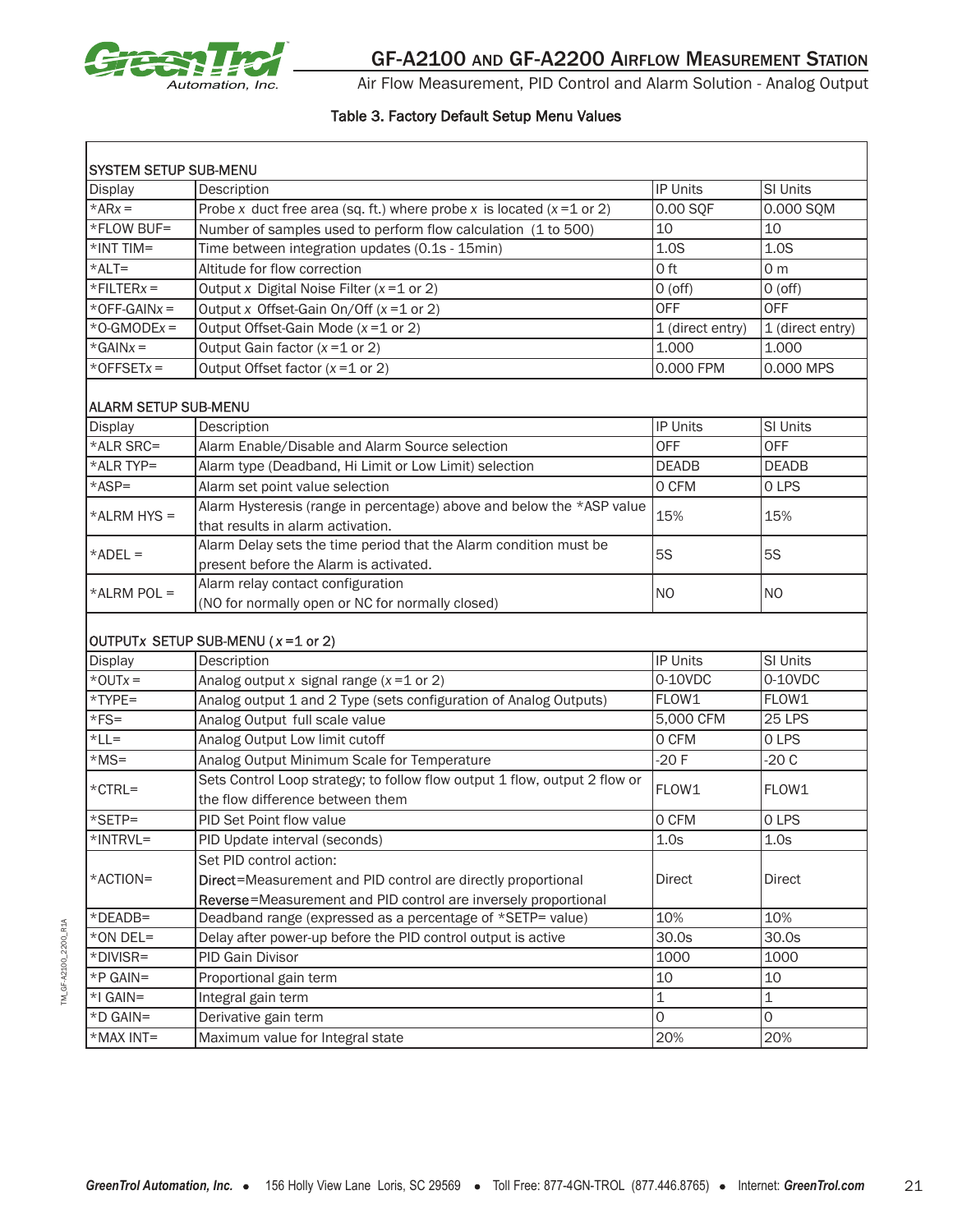

## LCD Display Last character is an asterisk \* (Scrolling Feature Engaged)

(See LCD Scrolling Feature)

## LCD Display Last character is shown in lower case (Probe Malfunction)

The last character of the flow rate units on the LCD display is shown in lower case (for example CFm) to indicate that an improper or malfunctioning probe is connected to the transmitter. (See Table 4 for additional troubleshooting details).

## LCD Displays All Characters of Flow Rate Units in Lower Case (Field Cal Wizard Engaged)

When all characters of the flow rate units are displayed in lower case (for example cfm) the transmitter is operating in the Field Calibration Wizard mode (see the FIELD ADJUSTMENTS - Field Calibration Wizard section of this manual). In addition, while in the Field Calibration Wizard mode, an upper case last character indicates a probe malfunction. (Refer to Table 4 for additional troubleshooting details.)

## LCD Blinks \*\* LOW ALARM \*\*, \*\* HIGH ALARM \*\* or \*\* TRBL ALARM \*\*

The LCD will alternately flash to indicate that an alarm condition has been detected based on the type of alarm that has been set in the Set Up menu (Figure 15). Alarm notifications will cease when the alarm condition is cleared. For complete alarm information, refer to the GF-A2100/GF-A2200 Alarm Options and Description section of this manual.

# CHANGING FACTORY DEFAULT SETTINGS

## Setup Menu Options

The GF-A2100/GF-A2200 transmitter is configured at the factory to be fully operational when a sensor probe is connected and power is applied. Factory settings can easily be changed in the field through the Setup Menu, selected by simultaneously pressing and releasing the "UP" and "DOWN" buttons while the transmitter is in its normal operating mode (see Figure 15 for detailed flow chart of the Setup menu). Changes made in the Setup menu take effect immediately. The following are common field changes to the factory default settings.

## Output Scaling

Sensors are individually calibrated in wind tunnels (traceable to the National Institute of Standards and Technology [NIST]) between 0 and factory default full scale. Sensors are independent and produce "percent of reading" accuracy. Decreasing the full scale does not alter (or improve) the accuracy of the device. Factory default output scaling for the GF-A2100/GF-A2200 can be changed by entering the setup menu through item \*FS= setting (as shown in Figure 15).

#### Locking the Configuration Settings

Using the *Lock Menu*, transmitter configuration settings can be secured by entering a user defined lock code from 1 to 9999. Once locked, user defined settings can only be altered after entering the defined lock code in the *Initialization, IP/SI Units* or *Setup* Menus. To enter the *Lock Menu*, press the "ESCAPE" and "UP" arrow simultaneously at any time. To enable the *Lock Menu* a code must be entered, and then verified. Figure 14 details the Lock menu.

#### **Press and release Escape/**↑ **during normal operation to select**



#### Figure 14. Factory Default Lock Menu Settings

When LOCK is enabled, user defined settings can only be changed after entering the user defined LOCK CODE. STORE THE LOCK CODE IN A SAFE LOCATION! To ensure security, lock codes can only be disabled by returning the transmitter to the factory.

TM\_GF-A2100\_2200\_R1A

 $-6F - A2100 - 2200$ 

E,

R<sub>1</sub>A

# VIEWING SENSOR DATA

Data from the sensors can be displayed locally on the LCD from the Diagnostic sub-menu as detailed in Figure 15.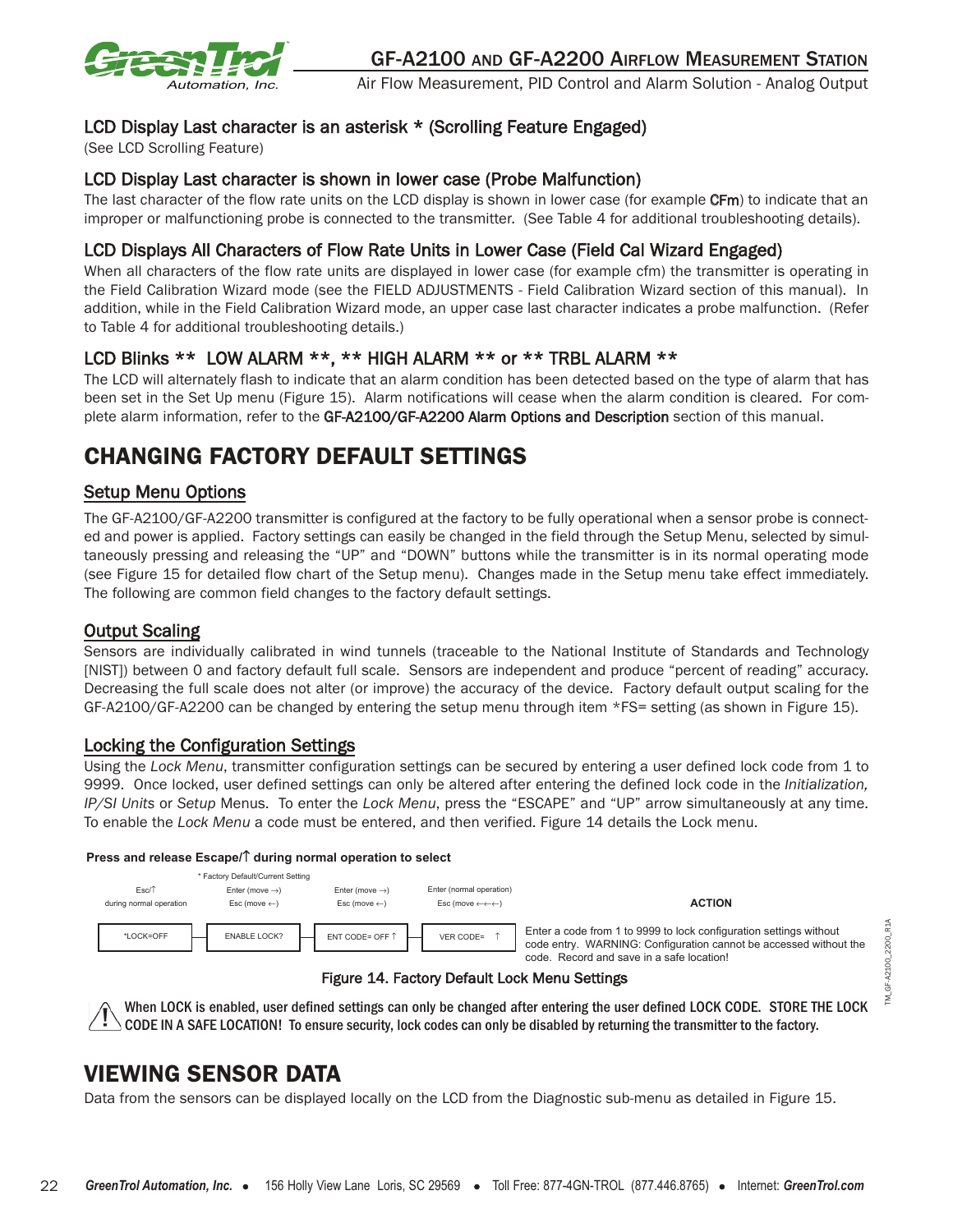

Air Flow Measurement, PID Control and Alarm Solution - Analog Output

## Setup Menu Options (Part 1 of 3) (Refer to Table 2 for "SI" Standard International Units of Measure)

#### **Press and release** ↑**/**↓ **during normal operation to select**  \* Factory Default/Current Setting Enter (move →) Enter (move →) Enter (move →) Enter (action, move ←←) Esc (normal oper.) Esc (move ←) Esc (move ←) Esc (move ←←) **ACTION** isible only when SYS CFG = DUAL isible only when SYS CFG = DUAL isible only when OFF-GAIN1=ON SYS CFG=DUAL ↑ \*AR2=0.00 S F Ľ SET AR2? AR2=0.00 S F ↑ AR1=0.00 S F ↑ OFF-GAIN1=ON ↑ \*OFF-GAIN1=OFF Ľ SET OFF-GAIN1? OFF-GAIN1=OFF ↓ \*ALT=0 ↑↓ Set area 2 between 0.00 and . sq.ft. Area affects the LCD display reading and output. \*FILTER2= 0 1 AD UST FILTER2? FILTER2=0 ↑ Ad ust dampening filter value from 0 (off) to %. Offset/Gain ad ustments and menus for Airflow 1 Output are enabled \*SYS CFG=A G  $\downarrow$  SET SYS CONFIG?  $\downarrow$  SYS CFG=A G  $\downarrow$  Set the system to average readings from the connected probes. Ad ust dampening filter value from  $0$  (off) to %. IP/SI=IP SYS ↓ SET AR1? IP/SI=SI SYS ↑ SET SYSTEM? \*AR1=0.00 S F  $\uparrow$  $*$ INT TIM= 1S  $\updownarrow$  SET INT TIME? \*O-G MODE1=1 Ľ SET O-G MODE1 ? AD UST FILTER1? SYSTEM SETUP ↓ <sub>TH</sub> \*IP/SI=IP SYS ↓ - SET SYSTEM? THE IP/SI=IP SYS ↓ Set system units to Inch-Pound units (FPM, CFM, sq.ft, °F) Set system units to International System of Units (MPS, LPS, sq.M, °C) \*FLOW BUF= 10  $\uparrow$  SET FLOW BUF ? \*FILTER1=  $0$   $\updownarrow$ INT TIME= 1.0S  $\uparrow$  Set the amount of time between updating the flow (0.1-120s). FILTER1=0 ↑ BUFF SI E = 10  $\updownarrow$  Set the number of calculations used in the average (1-500). O-G MODE1=1 ↓ Mode 1 displays offset/gain values when ad usting output. Set area 1 between 0.00 and . sq.ft. Area affects the LCD display reading and output. Set the system to process readings from the probes individually. SET ALTITUDE?  $\begin{array}{|c|c|c|c|c|}\n\hline\n\end{array}$  \*ALT=0FT 1 Set the altitude for flow correction from 0 to 1 ,000 ft. Offset/Gain ad ustments and menus for Airflow 1 Output are disabled isible only when OFF-GAIN1=ON isible only when OFF-GAIN1=ON isible only when  $SYS CFG = DUAL$ isible only when OFF-GAIN2=ON isible only when OFF-GAIN2=ON isible only when OFF-GAIN2=ON *airflow u/m (+/-)* Ad ust  $\updownarrow$  while viewing airflow rate when O-G Mode 2 is selected. /-<br>airflow u/m (+/-) indicates direction of ad ustment from initial value - to indicates direction of ad ustment from initial value *airflow u/m (+/-)* Ad ust  $\updownarrow$  while viewing airflow rate when O-G Mode 2 is selected. /indicates direction of ad ustment from initial value.  $*$ OFFSET2= 0 ↑  $\Box$  SET OFFSET2 ?  $\Box$  OFFSET2=0 ↑ Ad ust ↑ to set offset when O-G Mode 1 is selected. O-G MODE2=2 ↑ Mode 2 displays airflow rate (real time) when ad usting output.  $\begin{array}{ccc} \hbox{``GAIN2=1.000 $\uparrow$} & \begin{array}{ccc} \hbox{``GAIN2=1.000 $\uparrow$} & \multicolumn{3}{c}{\text{GAIN2=1.000 $\uparrow$} & \text{A} \end{array}$ \hbox{''GAIN2=1.000 $\uparrow$} & \text{A} \end{array} \hbox{''GAIN2=1.000 to''} \end{array}$ OFF-GAIN2=ON ↑ Offset/Gain ad ustments and menus for Airflow 2 Output are enabled  $\cdot$ o-G MODE2=1  $\uparrow$  SET O-G MODE2 ?  $\leftarrow$  0-G MODE2=1 ↓ Mode 1 displays offset/gain values when ad usting output. *airflow u/m (+/-)* Ad ust  $\downarrow$  while viewing airflow rate when O-G Mode 2 is selected. /-<br>airflow u/m (+/-) indicates direction of ad ustment from initial value - to indicates direction of ad ustment from initial value -\*OFF-GAIN2=OFF Ľ SET OFF-GAIN2? OFF-GAIN2=OFF ↓ Offset/Gain ad ustments and menus for Airflow 2 Output are disabled airflow u/m (+/-) Ad ust  $\updownarrow$  while viewing airflow rate when O-G Mode 2 is selected. /indicates direction of ad ustment from initial value.  $\text{``OFFSET1= 0 \text{''} } \quad \text{--} \quad \text{--} \quad \text{--} \quad \text{--} \quad \text{--} \quad \text{--} \quad \text{--} \quad \text{--} \quad \text{--} \quad \text{--} \quad \text{--} \quad \text{--} \quad \text{--} \quad \text{--} \quad \text{--} \quad \text{--} \quad \text{--} \quad \text{--} \quad \text{--} \quad \text{--} \quad \text{--} \quad \text{--} \quad \text{--} \quad \text{--} \quad \text{--} \quad \text{--} \quad \text{--} \quad \text{--} \quad \text{--} \$  $*$ GAIN1=1.000  $\updownarrow$  SET GAIN1? O-G MODE1=2 ↑ Mode 2 displays airflow rate (real time) when ad usting output. GAIN2=1.000  $\uparrow$ SET OFFSET2 ? GAIN1=1.000  $\updownarrow$  Ad ust  $\updownarrow$  to set gain when O-G Mode 1 is selected .001 to O

TO PART 2

TM\_GF-A2100\_2200\_R1A

A2100 2200 Ġ M

R<sub>1</sub>A

#### Figure 15. GF-A2100/GF-A2200 Setup Menu Option ("IP SYS")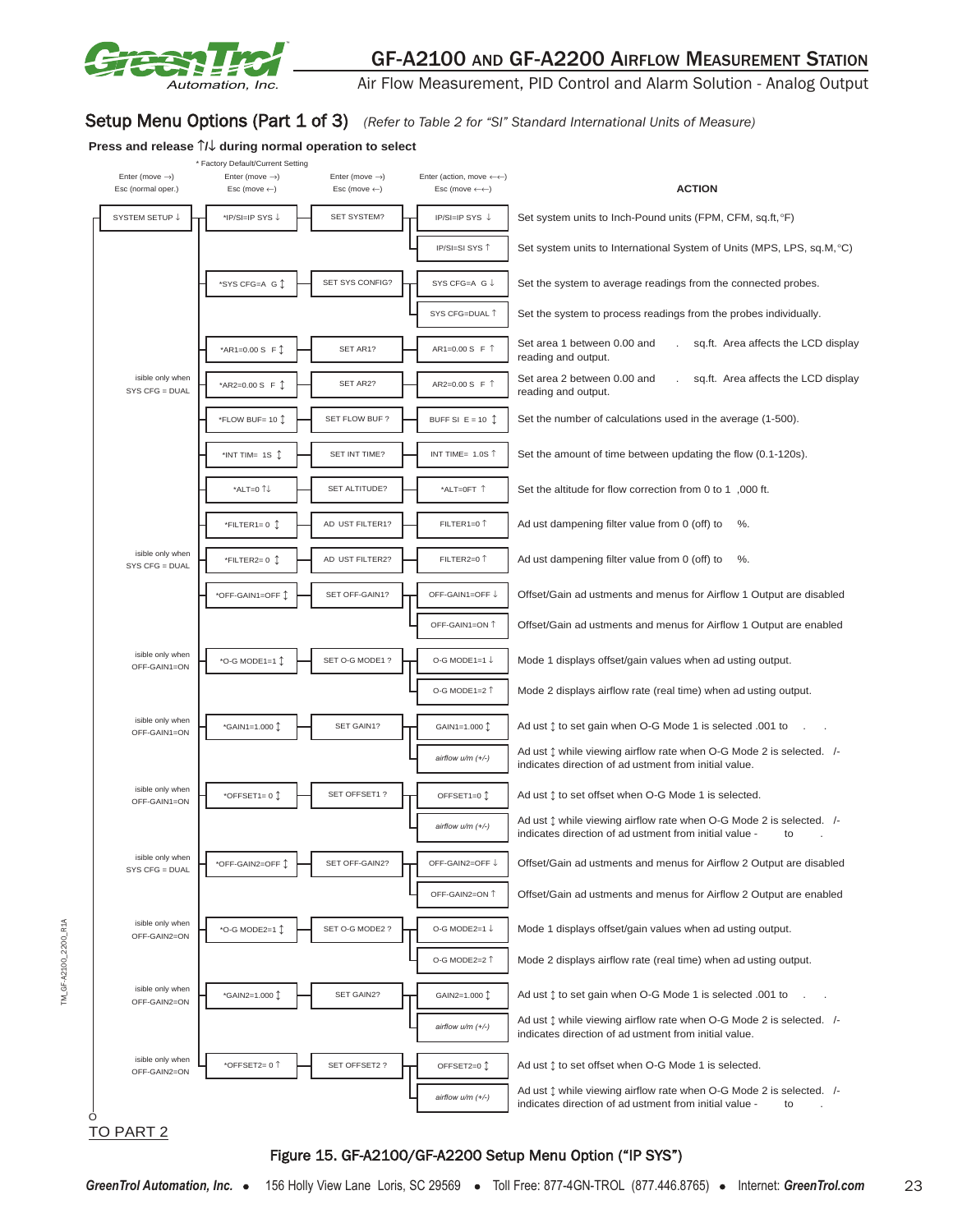

Air Flow Measurement, PID Control and Alarm Solution - Analog Output

#### Setup Menu Options (Part 2 of 3) (Refer to Table 2 for "SI" Standard International Units of Measure)



#### Figure 15. (part 2 of 3) GF-A2100/GF-A2200 Setup Menu Option ("IP SYS")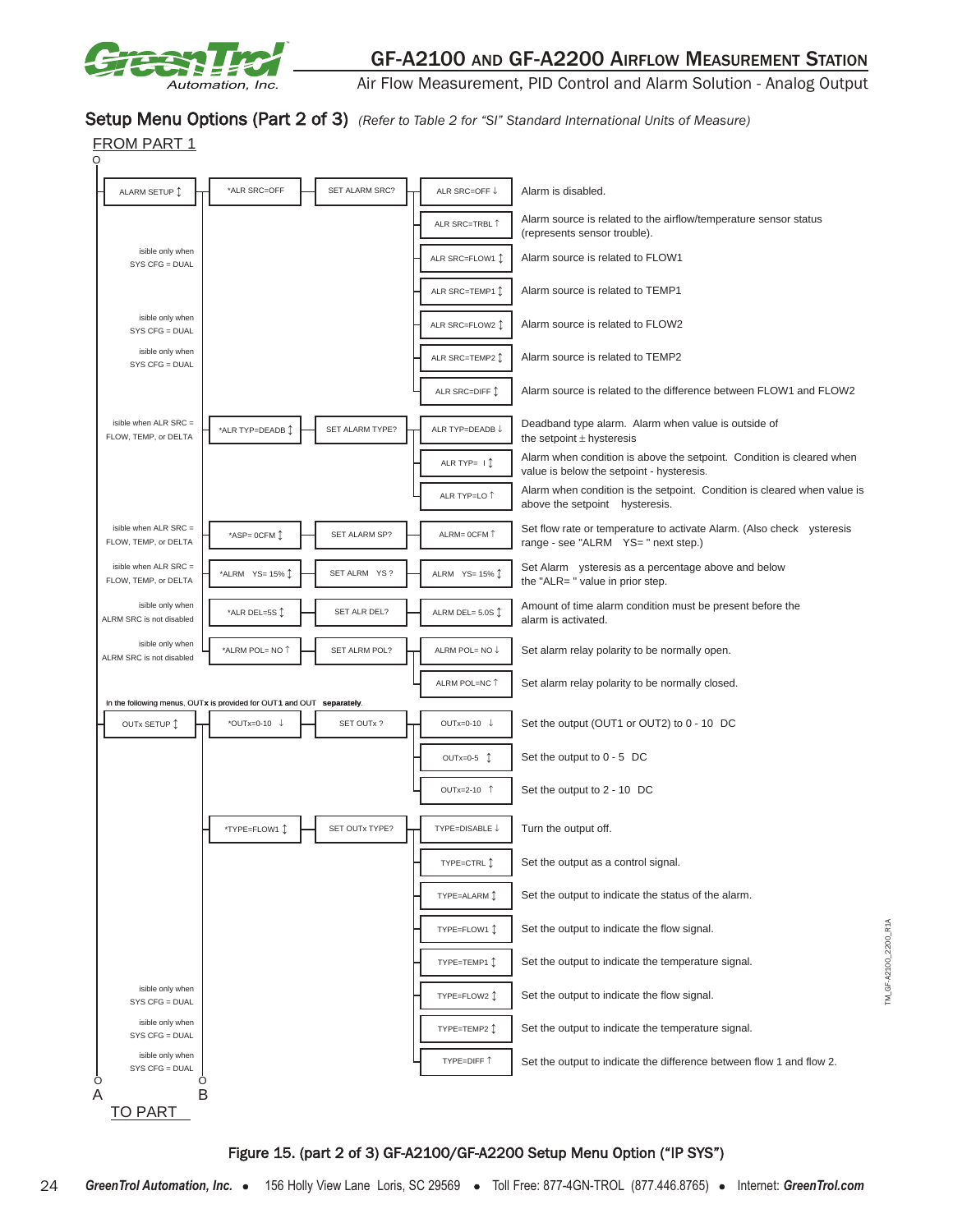

TM\_GF-A2100\_2200\_R1A

TM\_GF-A2100\_2200\_R1A

## GF-A2100 AND GF-A2200 AIRFLOW MEASUREMENT STATION

Air Flow Measurement, PID Control and Alarm Solution - Analog Output

#### Setup Menu Options (Part 3 of 3) *(Refer to Table 2 for "SI" Standard International Units of Measure)*

| FROM PART 2<br>A                                    |                                    |                      |                                                             |                                                                                                |
|-----------------------------------------------------|------------------------------------|----------------------|-------------------------------------------------------------|------------------------------------------------------------------------------------------------|
| O<br>O<br>isible only when                          |                                    |                      |                                                             |                                                                                                |
| TYPE=FLOW,<br>TYPE=TEMP or                          | *FS=5000CFM 1                      | SET FS?              | FS=5000CFM 1                                                | Set full scale analog output for airflow in 1 CFM increments.                                  |
| TYPE=DIFF                                           |                                    |                      |                                                             |                                                                                                |
| isible only when<br>TYPE=FLOW or DIFF               | *LL=0CFM 1                         | SET LL?              | LL=0CFM 1                                                   | Set flow rate so that the output will be forced to zero (this does not affect<br>calibration). |
| isible only when<br>TYPE=TEMP                       | *MS=-20 F 1                        | SET MS?              | $MS = -20 F$                                                | Set minimum scale analog output for temperature.                                               |
| isible only when<br>TYPE = CTRL AND<br>SYS CFG=DUAL | *CTRL=FLOW1 1                      | SET CTRL TYPE?       | CTRL=FLOW1 ↓                                                | Control loop is used to control the value of FLOW1.                                            |
|                                                     |                                    |                      | CTRL=FLOW2 1                                                | Control loop is used to control the value of FLOW2.                                            |
|                                                     |                                    |                      | CTRL=DIFF 1                                                 | Control loop is used to control the difference between FLOW1 and FLOW2.                        |
| isible only when<br>TYPE =CTRL                      | *SETP= OCFM 1                      | SET SETPOINT?        | SETP= OCFM 1                                                | Set PID setpoint. Range: 0 -                                                                   |
| isible only when<br>TYPE =CTRL                      | *INTR $L = 1s$                     | SET INTR L?          | INTR $L = 1.0s$                                             | PID update interval. Range 0.1-120 seconds                                                     |
| isible only when<br>TYPE =CTRL                      | *ACTION=DIRECT 1                   | SET ACTION?          | ACTION=DIRECT↓                                              | Increase in measured variable causes an increase in the output.                                |
|                                                     |                                    |                      | ACTION=RE ERSE 1                                            | Increase in measured variable causes a decrease in the output.                                 |
| isible only when<br>TYPE =CTRL                      | *DEADB= 10% 1                      | SET DEADB?           | DEADB= $10\%$ $\updownarrow$                                | Deadband for setpoint in percent.                                                              |
|                                                     | *ON DEL= $0.0s$ $\hat{\downarrow}$ | SET ON DEL?          | ON DEL= $0.0s$ $\updownarrow$                               | Delay before PID loop begins to run after power on. Range 0.1s-15min                           |
| isible only when<br>TYPE =CTRL                      | *DI ISR= 1000 1                    | SET DI ISR?          | DI ISR=1000 1                                               | PID gain divisor. Range: 1 -                                                                   |
| isible only when<br>TYPE =CTRL                      | *P GAIN= 10 $\hat{\mathbb{L}}$     | SET P GAIN?          | P GAIN= $10$ $\hat{J}$                                      | Proportional gain term. Range 0 - 10,000                                                       |
| isible only when<br>TYPE =CTRL                      | *I GAIN= 10 $\hat{\mathbb{L}}$     | SET I GAIN?          | I GAIN= $1 \uparrow$                                        | Integral gain term. Range 0 - 10,000                                                           |
| isible only when<br>TYPE =CTRL                      | *D GAIN= $0$ $\hat{1}$             | SET D GAIN?          | D GAIN= $0$ $\updownarrow$                                  | Derivative gain term. Range 0 - 10,000                                                         |
| isible only when<br>TYPE =CTRL                      | *MAX INT= 20% 1                    | SET MAX INT?         | MAX INT= 20% 1                                              | Max value for integral state.                                                                  |
| <b>DIAGNOSTICS 1</b>                                | PROBE TYPE ↓                       | $1 = PROBE$          | ALUE1 = NUMBER OF PROBES ATTAC ED                           |                                                                                                |
|                                                     |                                    | $2 = PROBE$          |                                                             |                                                                                                |
|                                                     | PROBE SN 1                         | 1= NUMBER STAT       | Number = PROBE SERIAL NUMBER                                | STAT = TRUE (probe found), FALSE (probe not found)                                             |
|                                                     |                                    | 2= NUMBER STAT       |                                                             |                                                                                                |
|                                                     | SENSOR OLTS <sup>1</sup>           | $1 = ALUE1$<br>ALUE2 | ALUE1 = FLOW SENSOR OLTS<br>ALUE2 = TEMPERATURE SENSOR OLTS |                                                                                                |
|                                                     |                                    | 2= ALUE1 ALUE2       |                                                             |                                                                                                |
|                                                     | SENSOR EL Î                        | $1 = EL$             | EL = SENSOR ELOCITY                                         |                                                                                                |
|                                                     |                                    | $2 = EL$             |                                                             |                                                                                                |
|                                                     | SENSOR TEMP 1                      | $1 = TEMP$           | TEMP = SENSOR TEMPERATURE                                   |                                                                                                |
|                                                     |                                    | $2=$ TEMP            |                                                             |                                                                                                |
|                                                     |                                    |                      |                                                             | Figure 15. (part 3 of 3) GF-A2100/GF-A2200 Setup Menu Option ("IP SYS")                        |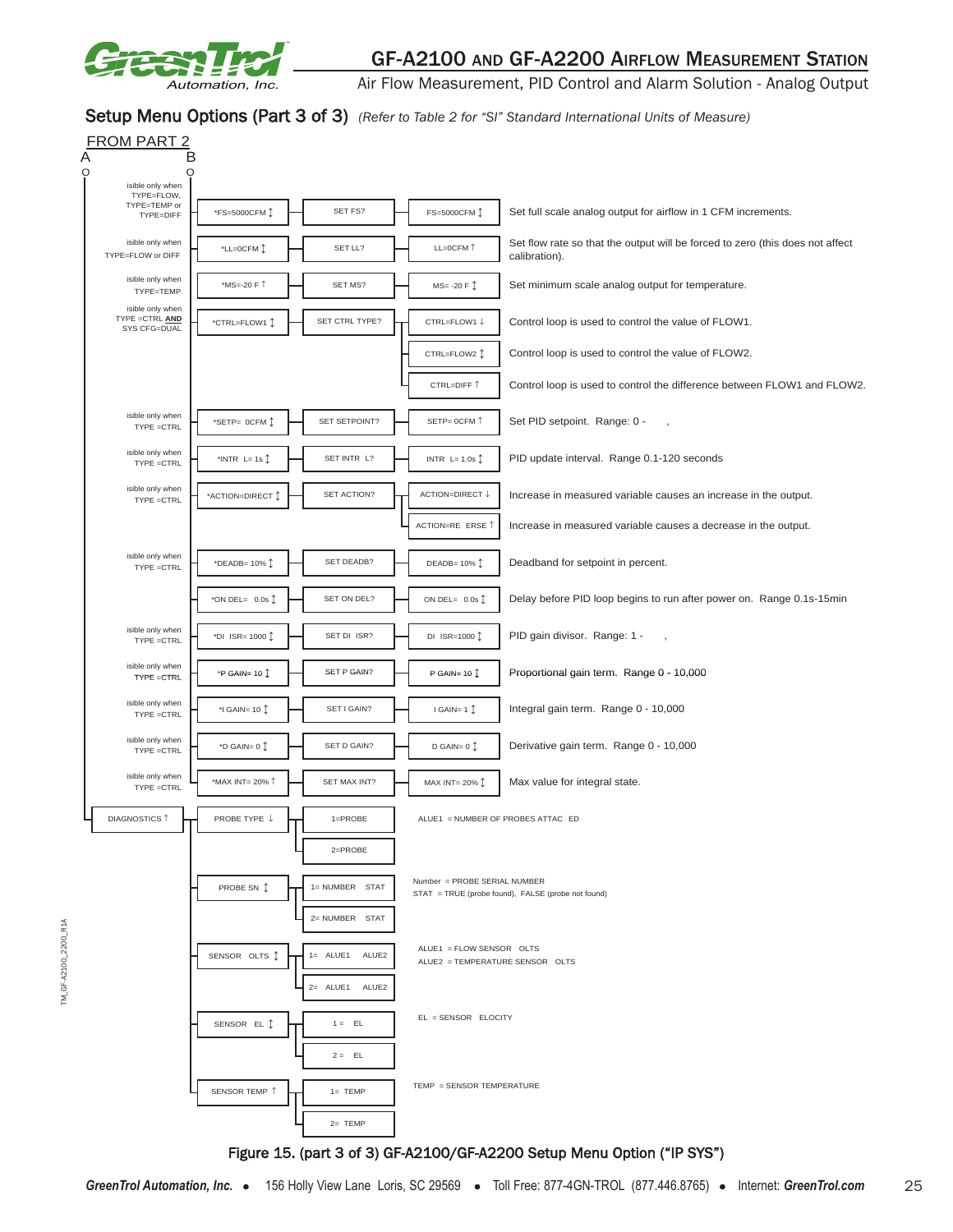

# TRANSMITTER CALIBRATION

The GF-A2100/GF-A2200 uses high quality industrial grade components and is designed for years of trouble-free operation. Periodic recalibration of the transmitter is not required or recommended. Transmitter field calibration verifiers are available for purchase for installations requiring periodic validation. Contact factory for additional information.

# FIELD ADJUSTMENTS

The GF-A2100/GF-A2200 is factory calibrated and should not require adjustment (other than the installed altitude) when sensor probes are installed in accordance with factory application installation guidelines. Some installations however, may not meet placement guidelines, or commissioning requirements may necessitate field adjustment. Field adjustment may improve the "installed accuracy" of the GF-A2100/GF-A2200 when determining volumetric flow rates.

## Altitude Correction Adjustment

The Altitude Correction Adjustment allows for correction of airflow readings at the installed site altitude and more precise readings regardless on installed altitude. Refer to the Setup Menu Options, "\*ALT=" menu item in Figure 15 to set this vale to the installation altitude.

## Adjusting the Low Limit Cutoff

The low limit cutoff forces the analog airflow output signal to zero whenever the measured airflow rate falls below the specified Low Limit value. This feature is useful on outside air intakes that often indicate false airflow rates, induced by transient wind gusts or when the intake damper is closed and there is no net flow across the damper. Readings of 100 FPM or more are not uncommon on many outside air intake applications when the intake damper is closed as a result of air movement in the intake plenum and not a malfunction in the airflow measuring device. Setting the low limit to a value significantly below the control setpoint and higher than the threshold flow for false wind readings simplifies control and interpretation of the airflow rate signal on many applications. To set the low limit cutoff, enter Setup menu and set "\*LL={desired value}" as shown in Figure 15.

Fluctuations of airflow output signal are normal. Laboratory research indicates that dampening true fluctuations will result in poor control and a larger dead-band of operation. Therefore, the use of the dampening filters in control devices is not recommended.

## Adjusting the Digital Output Filter

The digital output filter is useful for dampening signal fluctuations resulting from transient wind gusts on outdoor air intakes or excessive turbulence generated from duct disturbances. The digital output filter range can be set between 0 (OFF) and 99%. Increasing the filter percentage limits the allowable change of the output signal. To change the amount of digital filtering, enter the Setup menu and set "\*FILTER={desired value}" as shown in Figure 15.

## Field Calibration Wizard - Adjustment of Factory Calibration

## Overview of the Field Calibration Wizard

The simple to use Field Calibration Wizard provides a one or two point menu driven field adjustment to factory calibration of the airflow signal. The Field Calibration Wizard is most useful on larger duct sizes where the sensor density is lower, and the installed accuracy uncertainty is greater. The Field Calibration Wizard allows engineers, contractors and owners to use stable and linear flow meters at a more affordable cost, where field adjustment is necessary or acceptable. This feature is especially valuable on outside air intake applications in close-coupled installations.

When evaluating the GF-A2100/GF-A2200 using other reference airflow devices, ensure that the reference measurement device and the technique used to determine the airflow rate in the field are suitable for such measurement. Select a location that is suitable for the reference measurement device, recognizing that this may not be the same location where the GF-A2100/GF-A2200 airflow station is installed. The inherent accuracy of the field reference measurement will not be better than  $\pm 5$ % of reading and measurement uncertainty can often exceed  $\pm 10$ %. Do not adjust the output of the GF-A2100/GF-A2200 if the difference between the transmitter and the field reference measurement is less than 10%. The following paragraphs detail use of the Field Calibration Wizard.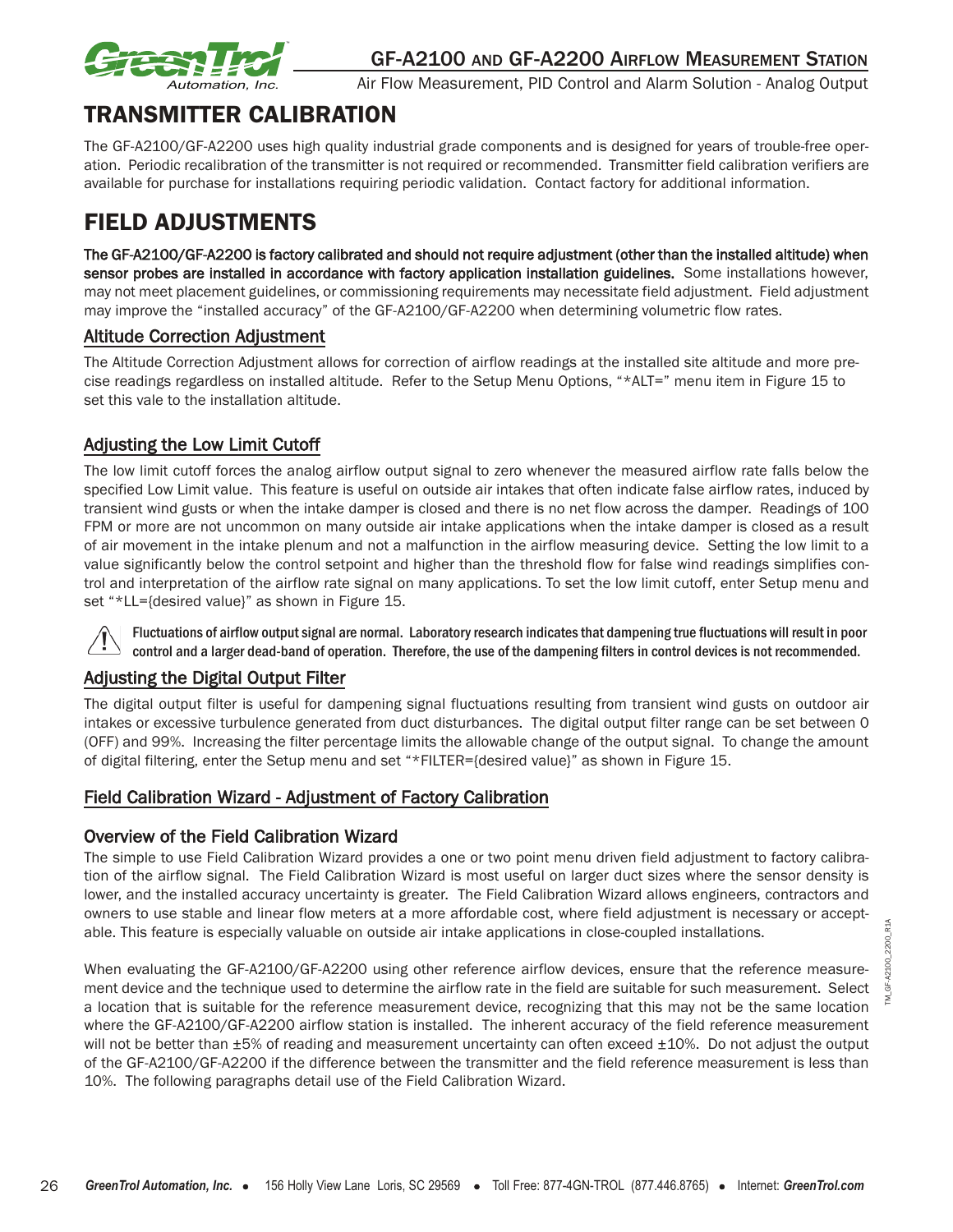

## Engaging and Using the Field Calibration Wizard

To engage the Field Calibration Wizard, simultaneously depress the "DOWN" and the "ENTER" buttons at any time during normal operation. Figure 16 provides details of the FIELD CAL WIZARD menu and its use in applications for one/two point adjustment of factory calibration. Note that the flow rate units of measure will be displayed in lower case letters on the LCD display, indicating that the transmitter is operating with the Field Calibration Wizard engaged. If you wish to disengage the Field Calibration Wizard and return to normal factory calibration, simultaneously depress the "DOWN" and the "ENTER" buttons at any time during normal operation and set Field Calibration Wizard OFF as shown in Figure 16.

NOTE: Once the airflow station has been calibrated in this manner, the Field Calibration Wizard must remain engaged.

## Navigating through the Field Calibration Wizard Menu